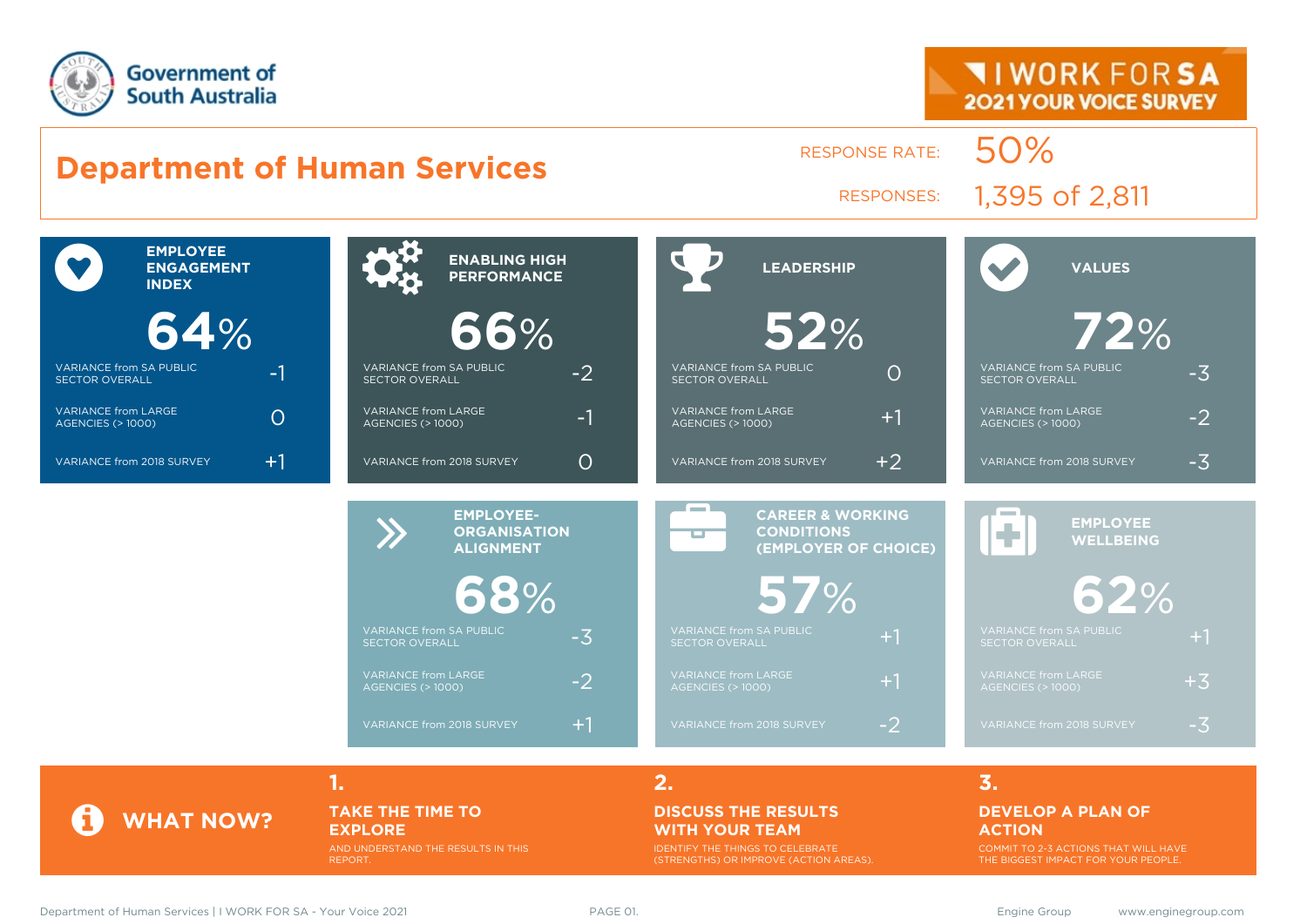### **TIPS & SUGGESTIONS**

#### **UNDERSTANDING YOUR REPORT AND GETTING TO ACTION!**

THE SCORES ON THE FRONT PAGE GIVE YOU SOME SUMMARY INFORMATION. FIRST TAKE THE TIME TO FULLY UNDERSTAND THIS REPORT BEFORE SHARING WITH OTHERS.

# **01.**

**Take the time to digest the scores and identify the areas where you are performing well.**

These will tend to be high scores which are notably above any comparative scores. These should be celebrated. Share the good news with employees.

WHAT IS YOUR RESPONSE RATE? IF HIGH, THE RESULTS WILL BE REPRESENTATIVE OF THE VIEWS OF YOUR COLLEAGUES. IF LOW (<20%) TAKE CARE WHEN INTERPRETING THE RESULTS. ENCOURAGE ALL COLLEAGUES TO HELP WITH ACTION PLANNING AND HOPEFULLY THIS WILL ENCOURAGE THEM TO COMPLETE THE SURVEY NEXT TIME.

HOW DO YOUR SCORES COMPARE TO THE AVAILABLE COMPARISONS?

**ARE THERE ANY SCORES THAT ARE UNEXPECTED?**

#### **Identify areas that need improvement. 02.**

These will be the lower scores, and/or those which are scoring notably below your comparators. Discuss these areas with your colleagues in focus groups or one-to-one discussions. Gather their thoughts and solutions before deciding actions to take.

Review the high neutral responses (lots of employees ticking 'neither agree nor disag **employees ticking 'neither agree nor disagree')**

> Ask your colleagues about their views to find out what is causing this uncertainty. More communication and involvement may help to shift them to a positive frame of mind.

**04.**

**Consider what actions could be taken which will have the greatest impact on employee engagement.**

It may be helpful to discuss with your manager or other colleagues (your peers, HR, subject matter experts) to share ideas before developing plans for action.

There are lots of websites of ideas and case studies to give you further inspiration and top tips.

Some actions may be 'quick wins' and short term. However, in most instances, you will need to think Some actions may be 'quick wins'<br>and short term. However, in most<br>instances, you will need to think<br>longer term.

**What do you want employees to be saying about their working lives in the future?**

**What should be put in place to achieve this?**

The 'All questions' pages show every question asked in positively (strongly agree + agree), neutrally (neither agree nor disagree) or negatively (disagree + strongly disagree). Look at how your positive score compares to your parent unit, and your last survey's results.

**Is there room for**  Is there room for<br>improvement?

Department of Human Services | I WORK FOR SA - Your Voice 2021 **PAGE 02.** PAGE 02. Engine Group www.enginegroup.com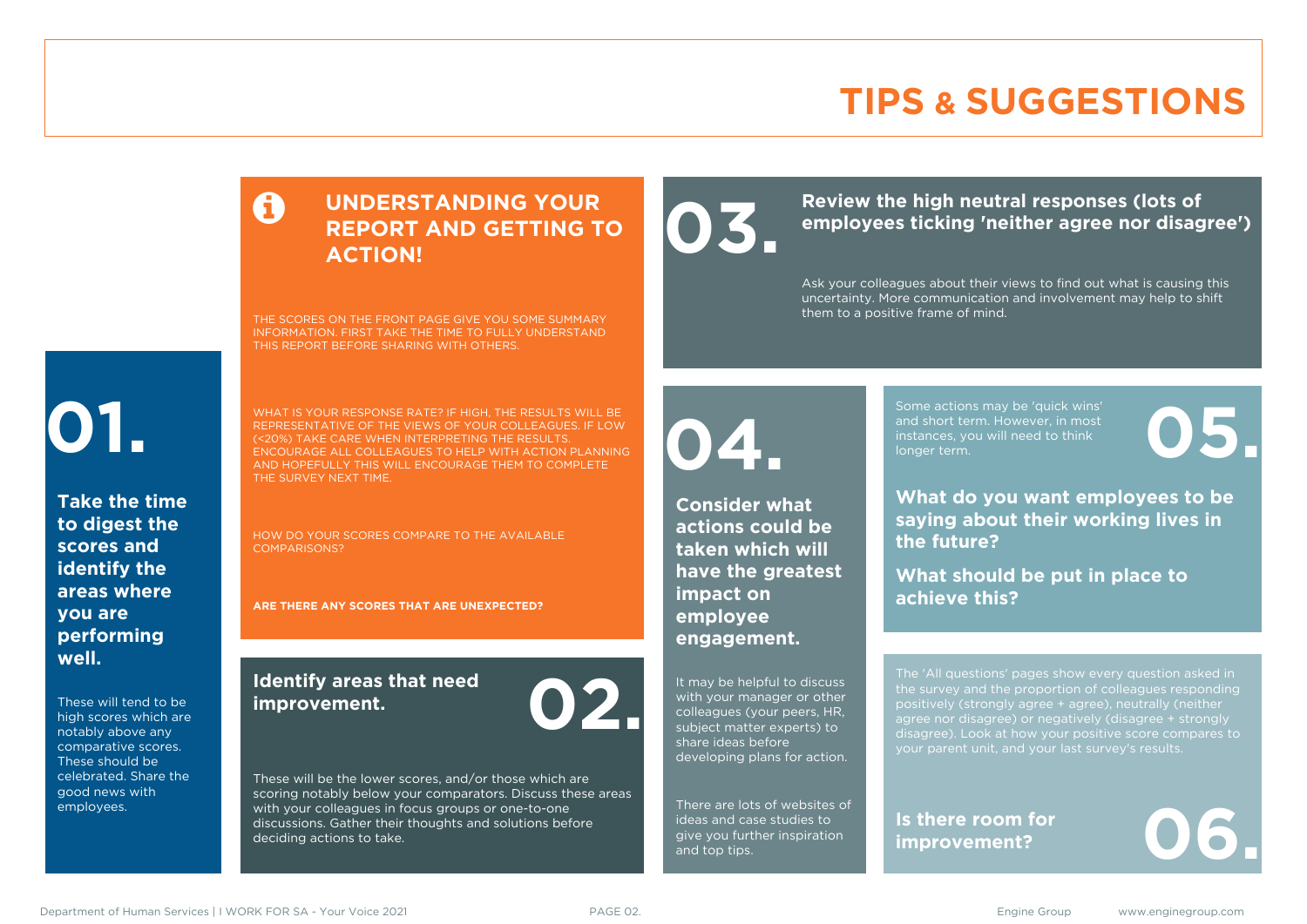### **WHAT'S NEXT**

#### A

#### **WHAT'S NEXT?**

SHARE RESULTS WITH YOUR PEOPLE.

SPEND TIME EXPLORING THE DRIVERS BEHIND THE SCORES WITH YOUR PEOPLE.

DISCUSS WITH THEM WHAT ACTIONS THEY FEEL SHOULD BE TAKEN WHICH WILL HAVE THE GREATEST IMPACT ON EMPLOYEE ENGAGEMENT.

AGREE ON A SMALL NUMBER OF IMPACTFUL ACTIONS.

AGREE HOW YOU WILL MEASURE THAT ACTIONS HAVE BEEN SUCCESSFUL.

**COMMUNICATE** PROGRESS AGAINST YOUR ACTIONS.



# **'I believe action will be taken on the results from this survey by the sector.'**

VARIANCE FROM 2018 SURVEY

 $+8$ 

VARIANCE FROM SA PUBLIC SECTOR **OVERALL** 



 $+6a$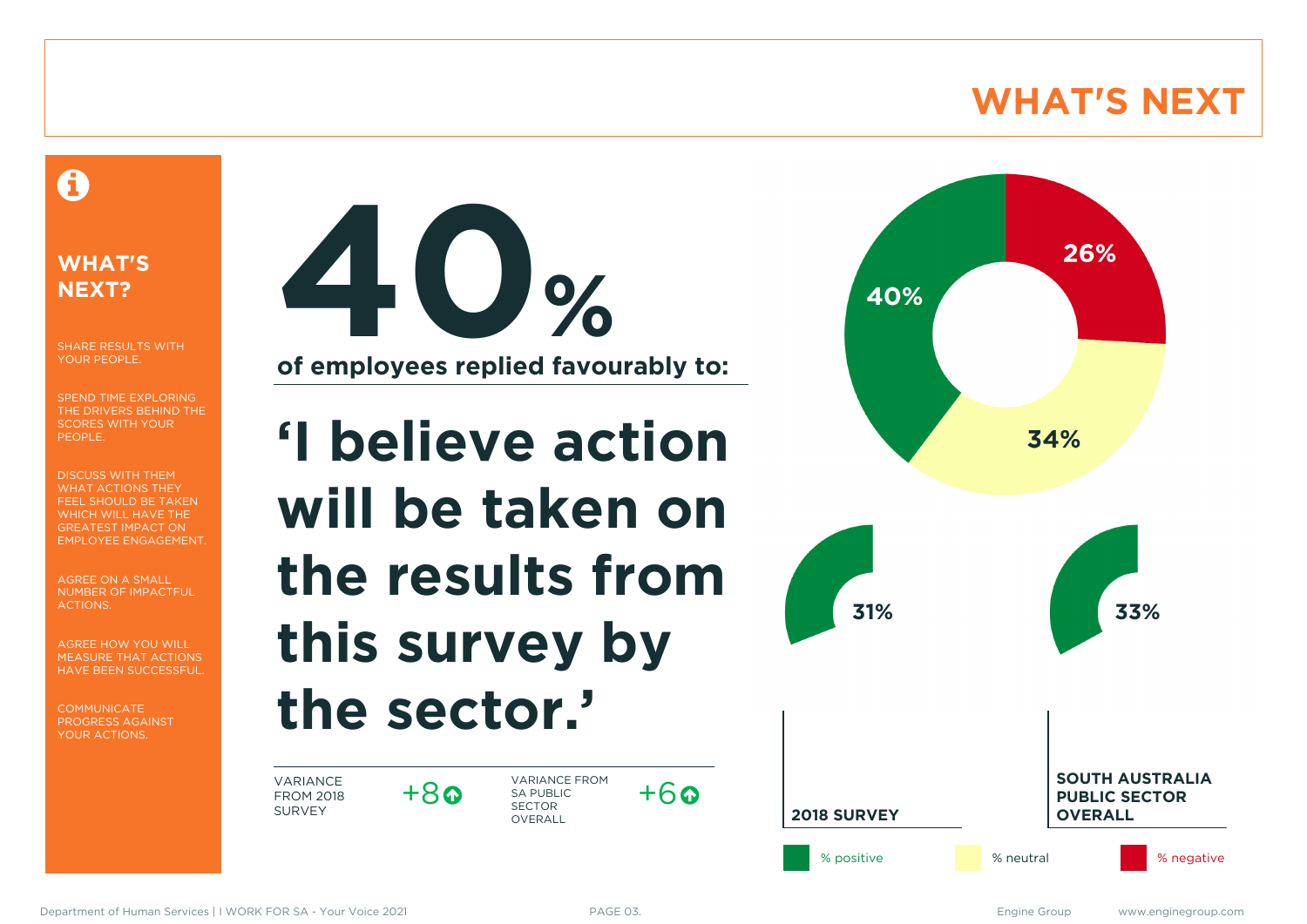### **HEADLINE SCORES**

**% NEGATIVE**

**HIGHEST NEGATIVE SCORING QUESTIONS**

**Q11b.** I understand what is expected of me to do well in my role **85**% **Q11g.** I understand how my work contributes to my agency's objectives **84**% **Q11m.** I am happy to go the 'extra mile' at work when required **84**% **Q13d.** My manager gives me responsibility and holds me to account for what I deliver **80**% **Q11c.** I believe strongly in the purpose and objectives of my agency **80**% **Q16h.** I am confident in relating my agency's Reconciliation Action Plan to my work **39**% **Q28.** I believe action will be taken on the results from this survey by the sector **34**% **Q15f.** Senior managers promote collaboration between my agency and other agencies or organisations we work with **34**% **Q16g.** My agency provides opportunities for job mobility (e.g. secondment and/or temporary transfers) **33**% **Q27c.** My agency motivates me to help it achieve its objectives **31**% **Q17c.** I feel the level of stress in my job is appropriate **34**% **Q15d.** I feel senior managers in my agency actively engage with employees **31**% **Q11h.** I think it is safe to speak up and challenge the way things are done in this agency **31**% **Q14g.** I am satisfied with the opportunities available for career development in my agency **30**% **Q15b.** I feel that senior managers effectively lead and manage change **29**% \*Note: Agency specific questions have been excluded from the above rankings. **A** FIND YOUR **HIGHEST SCORES THESE QUESTIONS ARE YOUR HIGHEST SCORING.** WHAT ARE EMPLOYEES MOST POSITIVE ABOUT? **(STRENGTHS)** WHAT ARE EMPLOYEES MOST NEUTRAL ABOUT? WHERE A LOT OF EMPLOYEES ARE RESPONDING 'NEITHER AGREE NOR DISAGREE' (% NEUTRAL), THIS MAY INDICATE MIXED VIEWS OR INCONSISTENT **EXPERIENCES (AREAS OF POTENTIAL)** WHAT ARE EMPLOYEES MOST NEGATIVE ABOUT? **(AREAS OF CONCERN)**

**% NEUTRAL**

**HIGHEST POSITIVE SCORING QUESTIONS**

**% POSITIVE** **HIGHEST NEUTRAL SCORING QUESTIONS**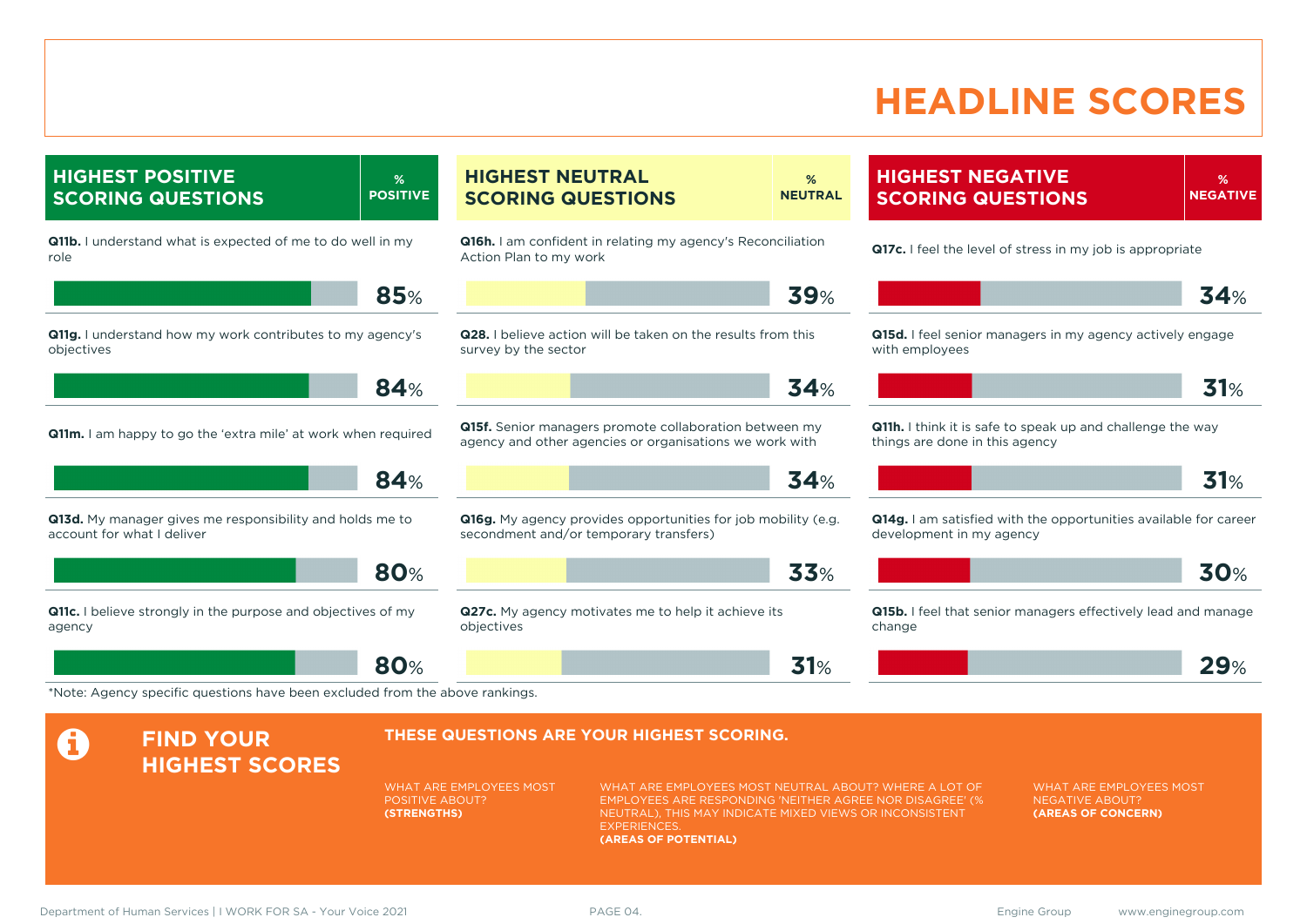### **EMPLOYEE ENGAGEMENT**

0

#### **HOW ENGAGED IS YOUR TEAM?**

THESE RESULTS PROVIDE A MEASURE OF ENGAGEMENT FOR YOUR TEAM.

THE ENGAGEMENT SCORE TELLS US THE EXTENT TO WHICH YOUR PEOPLE ARE PROUD TO WORK HERE, WOULD RECOMMEND IT, INTEND TO STAY, AND STRIVE TO GO ABOVE AND BEYOND (SAY, STAY AND STRIVE).

THERE'S A LOT OF EVIDENCE TO SHOW A STRONG LINK BETWEEN ENGAGED COLLEAGUES AND IMPROVED BUSINESS PERFORMANCE.

|               | <b>YOUR</b><br><b>EMPLOYEE</b><br><b>64</b><br><b>ENGAGEMENT</b><br><b>SCORE</b>      | <b>RESPONSE SCALE</b> |                 | %<br><b>POSITIVE</b> | <b>VARIANCE</b><br><b>FROM</b><br>2018<br><b>SURVEY</b><br>$+1$ | <b>VARIANCE</b><br><b>FROM SA</b><br><b>PUBLIC</b><br><b>SECTOR</b><br><b>OVERALL</b><br>$-1$ | <b>VARIANCE</b><br><b>FROM LARGE</b><br>AGENCIES (><br>1000<br>$\circ$ |
|---------------|---------------------------------------------------------------------------------------|-----------------------|-----------------|----------------------|-----------------------------------------------------------------|-----------------------------------------------------------------------------------------------|------------------------------------------------------------------------|
|               | Q27d. Iam proud to tell others I work for my agency                                   | 23<br>41              | 25              | <b>64%</b>           | $\circ$                                                         | $-3$                                                                                          | $-2$                                                                   |
| <b>SAY</b>    | Q27e. I would recommend my agency as a good place<br>20<br>to work                    | 35                    | 29<br><b>10</b> | <b>55%</b>           | $-2$                                                            | $-2$                                                                                          | $-1$                                                                   |
| <b>STAY</b>   | 18<br>Q27b. I feel a strong personal attachment to my agency                          | 39                    | 28<br>11        | 57%                  | $+2$                                                            | $-5o$                                                                                         | -4                                                                     |
|               | Q27a. My agency really inspires me to do the best work<br>16<br>every day             | 41                    | 29<br>11        | <b>57%</b>           | $+6$ <sup><math>\odot</math></sup>                              | $+1$                                                                                          | $+2$                                                                   |
| <b>STRIVE</b> | Q27c. My agency motivates me to help it achieve its<br>15 <sub>15</sub><br>objectives | 36                    | 31<br>12        | 51%                  | $-2$                                                            | $-2$                                                                                          | $-1$                                                                   |

**KEY AT LEAST 5 PERCENTAGE POINTS GREATER THAN COMPARATOR AT LEAST 5 PERCENTAGE POINTS LESS THAN COMPARATOR** Strongly agree Agree Neither Disagree Strongly<br>disagree

Department of Human Services | I WORK FOR SA - Your Voice 2021 PAGE 05. Engine Group www.enginegroup.com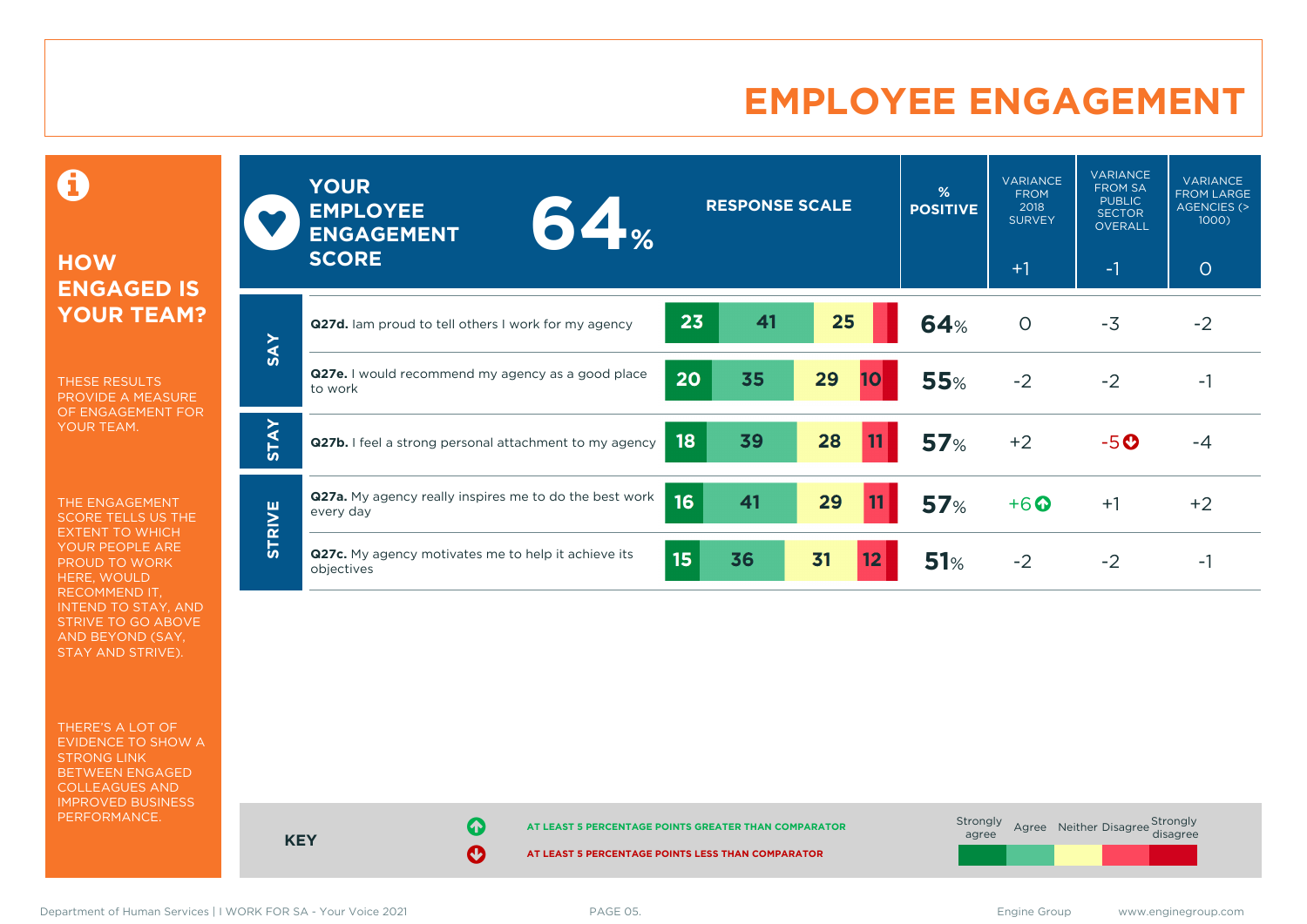# **KEY QUESTIONS TO FOCUS ON**

|                                                                                                                                                                                                                                            | AT LEAST 5 PERCENTAGE POINTS LESS<br>AT LEAST 5 PERCENTAGE POINTS<br><b>GREATER THAN COMPARATOR</b><br><b>THAN COMPARATOR</b>                | %<br><b>POSITIVE</b> | VARIANCE<br><b>FROM</b><br>2018<br><b>SURVEY</b> | VARIANCE FROM<br><b>SA PUBLIC</b><br><b>SECTOR OVERALL</b> | <b>VARIANCE FROM</b><br><b>LARGE AGENCIES</b><br>(>1000) |
|--------------------------------------------------------------------------------------------------------------------------------------------------------------------------------------------------------------------------------------------|----------------------------------------------------------------------------------------------------------------------------------------------|----------------------|--------------------------------------------------|------------------------------------------------------------|----------------------------------------------------------|
| <b>WHAT TO</b><br><b>FOCUS ON?</b>                                                                                                                                                                                                         | <b>Q16c.</b> When things go wrong, my agency uses<br>this as an opportunity to review, learn, and<br>improve the management of similar risks | 55%                  | $-2$                                             | $-2$                                                       | -2                                                       |
| THESE QUESTIONS HAVE<br>BEEN IDENTIFIED THROUGH<br>STATISTICAL ANALYSIS AS<br><b>HAVING THE STRONGEST</b><br><b>INFLUENCE ON YOUR</b><br><b>EMPLOYEE ENGAGEMENT</b><br>SCORE.                                                              | Q16b. My agency focuses on improving the work<br>we do                                                                                       | 64%                  | $\overline{O}$                                   | -1                                                         |                                                          |
| <b>IF YOU FOCUS ON</b><br><b>IMPROVING THE LOWER</b><br><b>SCORING QUESTIONS AND</b><br><b>MAINTAINING THE HIGHER</b><br><b>SCORING QUESTIONS, IT</b><br><b>WILL HAVE THE BIGGEST</b><br><b>IMPACT ON YOUR</b><br><b>ENGAGEMENT SCORE.</b> | <b>Q17b.</b> I think my agency cares about my health<br>and wellbeing                                                                        | 56%                  | $-1$                                             | $+2$                                                       | $+4$                                                     |
| SEE APPENDIX A -<br>METHODOLOGY FOR MORE<br><b>INFORMATION ON HOW</b><br><b>THIS STATISTICAL</b><br>ANALYSIS WAS DONE.                                                                                                                     | Q15c. I feel that senior managers model the<br>behaviours expected of employees                                                              | <b>50%</b>           | $+1$                                             | $+1$                                                       | $+2$                                                     |
| <b>DEVELOP ACTIONS AND</b><br><b>ACTIVITIES TO ADDRESS</b><br>THESE QUESTIONS TO<br><b>IMPROVE THE EXPERIENCE</b><br><b>EMPLOYEES HAVE AT</b><br><b>WORK AND DRIVE HIGHER</b><br>PERFORMANCE.                                              | Q15b. I feel that senior managers effectively lead<br>and manage change                                                                      | 43%                  | $+2$                                             | $-2$                                                       |                                                          |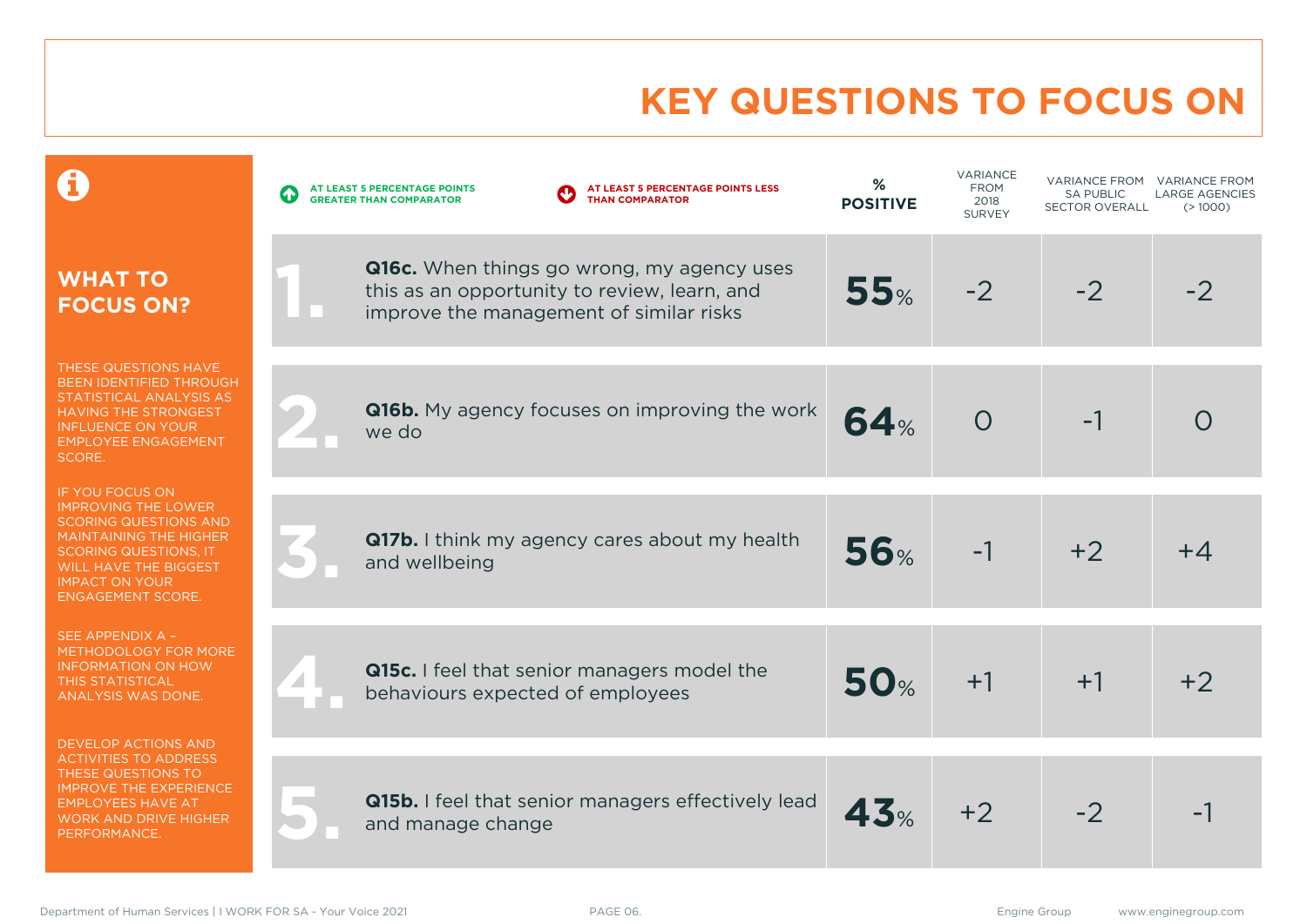### **ENABLING HIGH PERFORMANCE**

 $\mathbf \Theta$ 

#### **EXPLORE THE QUESTIONS MAKING UP EACH INDEX**

THE HIGH PERFORMANCE INDEX MEASURES THE EXTENT TO WHICH MANAGERS ENABLE HIGH PERFORMANCE WITHIN TEAMS THROUGH IDEAS GENERATION, RECOGNITION, **PERFORMANCE** MANAGEMENT, FEEDBACK AND BEHAVIOURS.

THE WAY MANAGERS INTERACT WITH TEAM MEMBERS HAS A BIG IMPACT ON INDIVIDUAL AND TEAM PERFORMANCE.

WHAT IS WORKING WELL?

WHAT AREAS DO YOU NEED TO FOCUS ON?

| <b>ENABLING HIGH</b><br>66%<br>PERFORMANCE                                                                                   |                  | <b>RESPONSE SCALE</b><br><b>POSITIVE</b> |                       |                  |            | <b>VARIANCE</b><br><b>FROM</b><br>2018<br><b>SURVEY</b> | <b>VARIANCE</b><br><b>FROM SA</b><br><b>PUBLIC</b><br><b>SECTOR</b><br>OVERALL | <b>VARIANCE</b><br><b>FROM LARGE</b><br><b>AGENCIES (&gt;</b><br>$1000$ ) |
|------------------------------------------------------------------------------------------------------------------------------|------------------|------------------------------------------|-----------------------|------------------|------------|---------------------------------------------------------|--------------------------------------------------------------------------------|---------------------------------------------------------------------------|
|                                                                                                                              |                  |                                          |                       |                  |            | $\circ$                                                 | $-2$                                                                           | $-1$                                                                      |
| Q13a. My manager encourages us to come up with new or<br>better ways of doing things                                         | 28               | 39                                       | 18                    | $\boldsymbol{9}$ | <b>67%</b> | $\Omega$                                                | $-1$                                                                           | $\Omega$                                                                  |
| Q13b. My manager listens to what I have to say                                                                               | 32               | 40                                       | 14                    | 8                | 72%        | $-1$                                                    | $-2$                                                                           | $-1$                                                                      |
| Q13c. My manager treats me with respect                                                                                      | 38               |                                          | 41<br>12              |                  | <b>79%</b> | $-1$                                                    | $-1$                                                                           | $\circ$                                                                   |
| Q13d. My manager gives me responsibility and holds me<br>to account for what I deliver                                       | 33               | 47                                       | 13                    |                  | <b>80%</b> | $-1$                                                    | $-2$                                                                           | $-1$                                                                      |
| Q13e. I have confidence in the decisions my manager<br>makes                                                                 | 30               | 34                                       | 20<br><b>9</b>        |                  | <b>64%</b> | $-3$                                                    | $-4$                                                                           | $-3$                                                                      |
| Q13f. My manager recognises and acknowledges when I<br>have done my job well                                                 | 32               | 36                                       | 17<br>8               |                  | <b>68%</b> | $-2$                                                    | $-1$                                                                           | $\Omega$                                                                  |
| Q14b. In the last 12 months I received useful feedback on<br>my work to enable me to deliver required results                | 21               | 41                                       | 21<br>11              |                  | <b>62%</b> | $-1$                                                    | $-3$                                                                           | $-2$                                                                      |
| Q14c. My performance is assessed against clear criteria                                                                      | 15 <sub>15</sub> | 39                                       | 29<br>13 <sub>1</sub> |                  | <b>53%</b> | $\circ$                                                 | $-4$                                                                           | $-3$                                                                      |
| Q14d. Learning and development activities I have<br>completed in the past 12 months have helped to improve<br>my performance | 15               | 39                                       | 27<br>13              |                  | 54%        | $+5$ <sup><math>\odot</math></sup>                      | $-1$                                                                           | $-2$                                                                      |

**KEY**

**AT LEAST 5 PERCENTAGE POINTS GREATER THAN COMPARATOR** 

| Strongly<br>agree |  | Agree Neither Disagree Strongly<br>disagree |
|-------------------|--|---------------------------------------------|
|                   |  |                                             |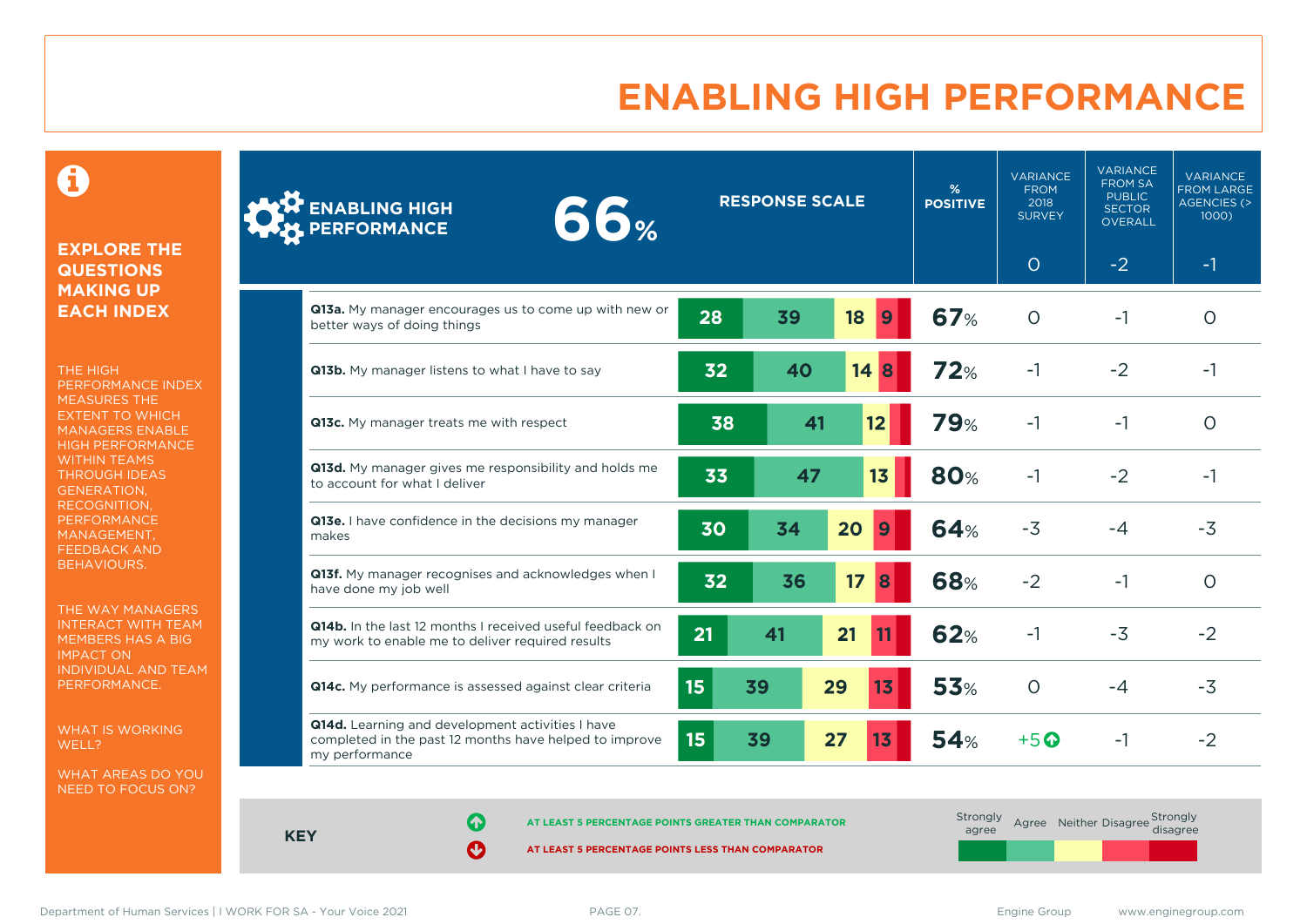### **ENABLING HIGH PERFORMANCE**

#### 0

#### **EXPLORE THE QUESTIONS MAKING UP EACH INDEX**

THE HIGH PERFORMANCE INDEX MEASURES THE EXTENT TO WHICH MANAGERS ENABLE HIGH PERFORMANCE WITHIN TEAMS THROUGH IDEAS GENERATION, RECOGNITION, PERFORMANCE MANAGEMENT, FEEDBACK AND BEHAVIOURS.

THE WAY MANAGERS INTERACT WITH TEAM MEMBERS HAS A BIG IMPACT ON INDIVIDUAL AND TEAM PERFORMANCE.

WHAT IS WORKING WELL?

WHAT AREAS DO YOU NEED TO FOCUS ON?

| <b>ONE A ENABLING HIGH</b><br><b>WERE PERFORMANCE</b>                                                                                               | <b>66%</b> |                 | <b>RESPONSE SCALE</b> |    |    | %<br><b>POSITIVE</b> | <b>VARIANCE</b><br><b>FROM</b><br>2018<br><b>SURVEY</b><br>$\circ$ | <b>VARIANCE</b><br><b>FROM SA</b><br><b>PUBLIC</b><br><b>SECTOR</b><br><b>OVERALL</b><br>$-2$ | <b>VARIANCE</b><br><b>FROM LARGE</b><br><b>AGENCIES (&gt;</b><br>1000<br>$-1$ |
|-----------------------------------------------------------------------------------------------------------------------------------------------------|------------|-----------------|-----------------------|----|----|----------------------|--------------------------------------------------------------------|-----------------------------------------------------------------------------------------------|-------------------------------------------------------------------------------|
|                                                                                                                                                     |            |                 |                       |    |    |                      |                                                                    |                                                                                               |                                                                               |
| Q14e. My manager openly demonstrates commitment to<br>enhancing performance                                                                         |            | 22              | 40                    | 23 | 9  | 62%                  | $+1$                                                               | $-2$                                                                                          | ۰.                                                                            |
| <b>Q14f.</b> My overall experience of performance and<br>development conversations in my agency have been<br>useful for my growth                   |            | 17 <sub>l</sub> | 37                    | 26 | 13 | 54%                  | $+7$ $\odot$                                                       |                                                                                               |                                                                               |
| <b>Q19b.</b> How often do you feel that your manager acts in<br>accordance with the South Australia Public Sector Values in their<br>everyday work? |            | 43              |                       | 35 | 14 | <b>78%</b>           | $-4$                                                               |                                                                                               | Ŧ.                                                                            |



**KEY**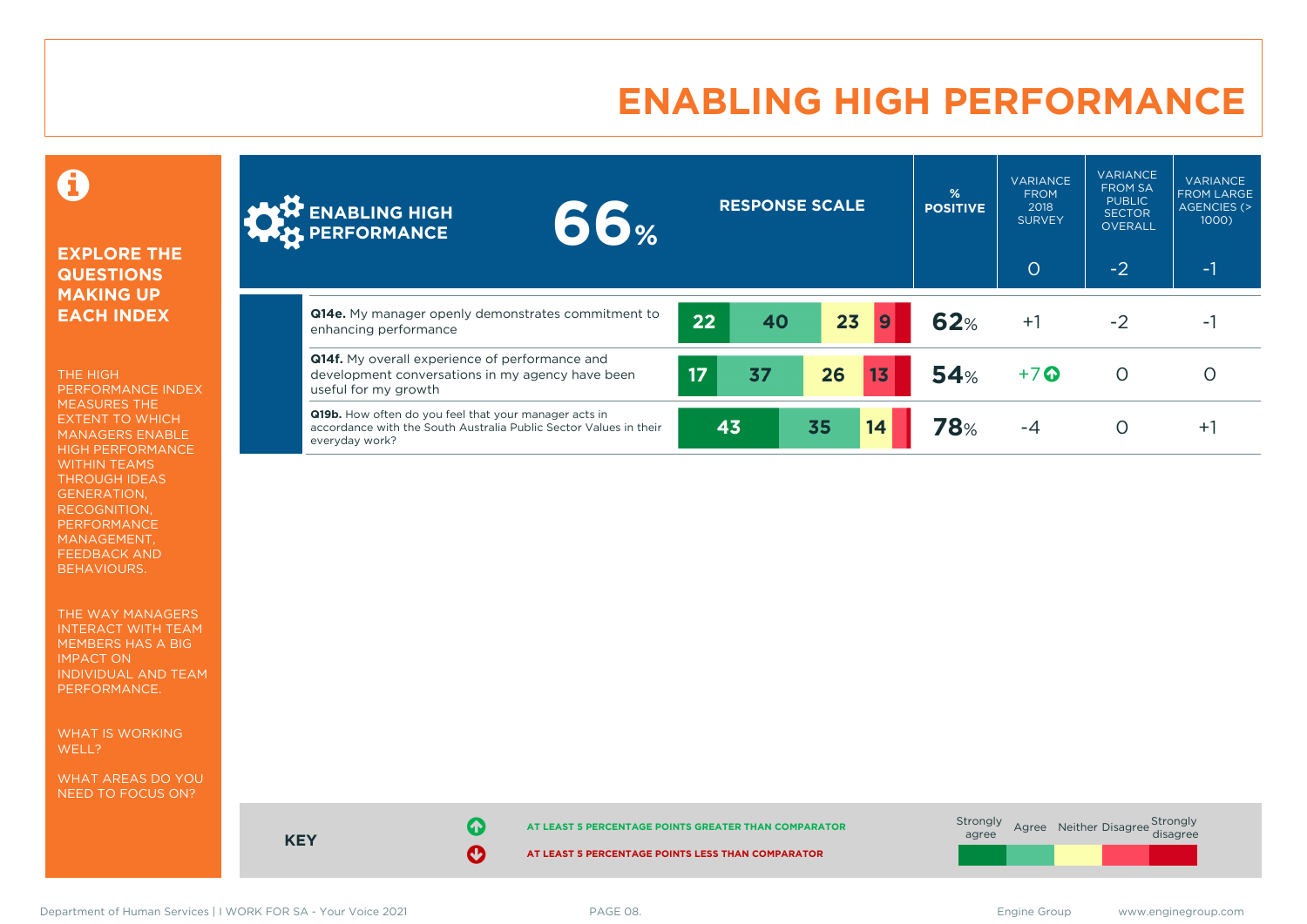#### **LEADERSHIP**

0

#### **EXPLORE THE QUESTIONS MAKING UP EACH INDEX**

THE LEADERSHIP INDEX MEASURES PERCEPTIONS OF HOW EFFECTIVELY SENIOR LEADERS (IE. EXECUTIVES AND **EXECUTIVE** DIRECTORS) COMMUNICATE THEIR VISION FOR THE AGENCY, ENABLE ADVANCEMENT AND AND INSPIRE THEIR PEOPLE THROUGH THEIR ACTIONS AND BEHAVIOURS.

LOOK AT HOW YOUR POSITIVE SCORE COMPARES TO THE AVAILABLE COMPARISONS.

| 52 <sub>%</sub><br><b>LEADERSHIP</b>                                                                                                                             |    | <b>RESPONSE SCALE</b> |    |          | %<br><b>POSITIVE</b> | <b>VARIANCE</b><br><b>FROM</b><br>2018<br><b>SURVEY</b> | <b>VARIANCE</b><br><b>FROM SA</b><br><b>PUBLIC</b><br><b>SECTOR</b><br><b>OVERALL</b> | <b>VARIANCE</b><br><b>FROM LARGE</b><br><b>AGENCIES (&gt;</b><br>1000) |
|------------------------------------------------------------------------------------------------------------------------------------------------------------------|----|-----------------------|----|----------|----------------------|---------------------------------------------------------|---------------------------------------------------------------------------------------|------------------------------------------------------------------------|
|                                                                                                                                                                  |    |                       |    |          |                      | $+2$                                                    | $\circ$                                                                               | $+1$                                                                   |
| Q15a. I believe senior managers provide clear direction<br>for the future of the agency                                                                          | 12 | 33                    | 27 | 18<br>11 | 44%                  | $+7$ $\odot$                                            | $-3$                                                                                  | $-2$                                                                   |
| Q15b. I feel that senior managers effectively lead and<br>manage change                                                                                          | 12 | 31                    | 28 | 13<br>17 | 43%                  | $+2$                                                    | $-2$                                                                                  | $-1$                                                                   |
| Q15c. I feel that senior managers model the behaviours<br>expected of employees                                                                                  | 14 | 36                    | 25 | 14       | <b>50%</b>           | $+1$                                                    | $+1$                                                                                  | $+2$                                                                   |
| <b>Q15e.</b> Senior managers in my agency are genuinely<br>supportive of career advancement of women                                                             | 21 | 37                    |    | 30       | <b>58%</b>           | $+2$                                                    | $+2$                                                                                  | $+3$                                                                   |
| Q15f. Senior managers promote collaboration between<br>my agency and other agencies or organisations we work<br>with                                             | 14 | 38                    |    | 34<br>8  | <b>52%</b>           | $+3$                                                    | $+1$                                                                                  | $+4$                                                                   |
| Q15g. I feel that senior managers keep employees<br>informed about what's going on                                                                               | 12 | 35                    | 24 | 18<br>11 | 47%                  | $+6$ $\odot$                                            | $+2$                                                                                  | $+3$                                                                   |
| <b>Q16b.</b> My agency focuses on improving the work we do                                                                                                       | 16 | 49                    |    | 23<br>10 | <b>64%</b>           | $\circ$                                                 | $-1$                                                                                  | $\Omega$                                                               |
| Q16f. In my agency, recruitment and promotion decisions<br>are fair                                                                                              | 12 | 31                    | 30 | 16       | <b>43%</b>           | $+5$ $\odot$                                            | $-2$                                                                                  | -1                                                                     |
| Q19c. How often do you feel that the senior leaders in your<br>agency act in accordance with the South Australia Public Sector<br>Values in their everyday work? | 28 | 38                    |    | 23       | <b>66%</b>           | $-5o$                                                   | $+1$                                                                                  | $+3$                                                                   |

**KEY**

**AT LEAST 5 PERCENTAGE POINTS GREATER THAN COMPARATOR**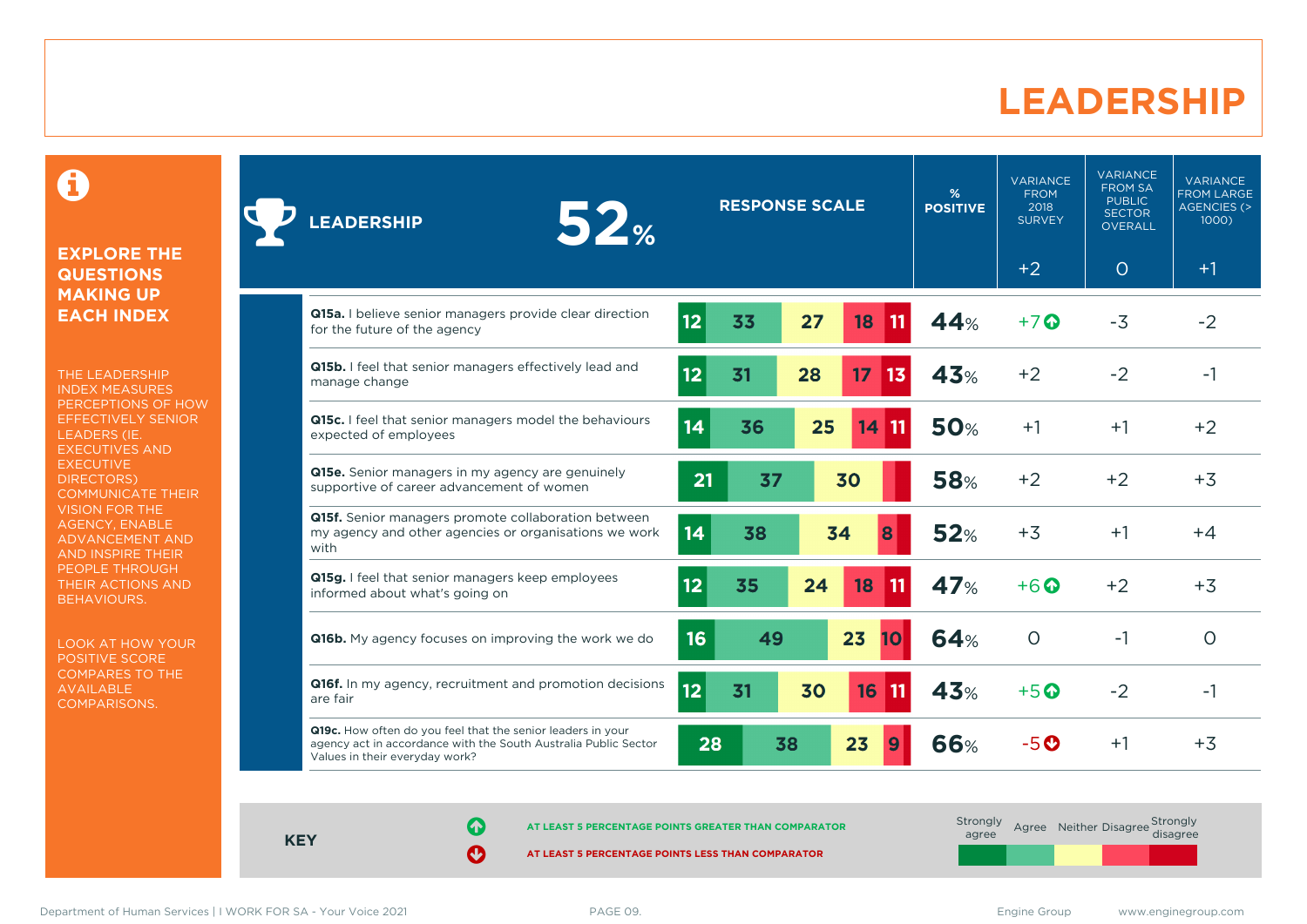#### **VALUES**

#### 0

#### **EXPLORE THE QUESTIONS MAKING UP EACH INDEX**

THE VALUES INDEX MEASURES THE EXTENT TO WHICH WE DEMONSTRATE THE SOUTH AUSTRALIAN PUBLIC SECTOR VALUES IN OUR DAY-TO-DAY WORK AND **WHEN** COLLABORATING WITH OTHERS.

THE SA PUBLIC SECTOR VALUES HAVE BEEN DEVELOPED TO MAKE IT EASIER FOR THE SECTOR TO WORK TOGETHER BY SETTING A CONSISTENT SET OF BEHAVIOURS AND PRACTICES FOR ALL EMPLOYEES.

| 72 <sub><br/><b>VALUES</b></sub>                                                                                                                      |    | <b>RESPONSE SCALE</b> |          | %<br><b>POSITIVE</b> | <b>VARIANCE</b><br><b>FROM</b><br>2018<br><b>SURVEY</b> | <b>VARIANCE</b><br><b>FROM SA</b><br><b>PUBLIC</b><br><b>SECTOR</b><br><b>OVERALL</b> | <b>VARIANCE</b><br><b>FROM LARGE</b><br>AGENCIES (><br>1000 |
|-------------------------------------------------------------------------------------------------------------------------------------------------------|----|-----------------------|----------|----------------------|---------------------------------------------------------|---------------------------------------------------------------------------------------|-------------------------------------------------------------|
|                                                                                                                                                       |    |                       |          |                      | $-3$                                                    | $-3$                                                                                  | $-2$                                                        |
| Q12a. People in my workgroup treat each other with<br>respect                                                                                         | 28 | 43                    | 14<br>11 | 71%                  | $-1$                                                    | $-3$                                                                                  | $-2$                                                        |
| Q12b. The people in my workgroup behave in an<br>accepting manner towards people from diverse<br>backgrounds                                          | 34 | 46                    | 12       | <b>79%</b>           | $-3$                                                    | -4                                                                                    | $-4$                                                        |
| Q12c. People in my workgroup are honest, open and<br>transparent in their dealings with each other                                                    | 23 | 38                    | 21<br>13 | 61%                  | $-1$                                                    | $-3$                                                                                  | $-2$                                                        |
| Q12e. People in my workgroup are committed to<br>workplace safety                                                                                     | 25 | 54                    | 14       | <b>79%</b>           | $-5o$                                                   | -4                                                                                    | -4                                                          |
| Q12f. People in my workgroup work effectively with other<br>workgroups in my agency to deliver services to our<br>customers                           | 25 | 50                    | 16       | <b>75%</b>           | $-5o$                                                   | $-2$                                                                                  | $-2$                                                        |
| Q16a. In my workplace, people take responsibility for<br>their decisions and actions                                                                  | 12 | 46                    | 24<br>12 | <b>59%</b>           | $-1$                                                    | $-2$                                                                                  | $-2$                                                        |
| Q19a. How often do you feel that your agency colleagues act in<br>accordance with the South Australia Public Sector Values in their<br>everyday work? | 34 | 42                    | 20       | 76%                  | $-4$                                                    | $-2$                                                                                  | $-1$                                                        |



**KEY**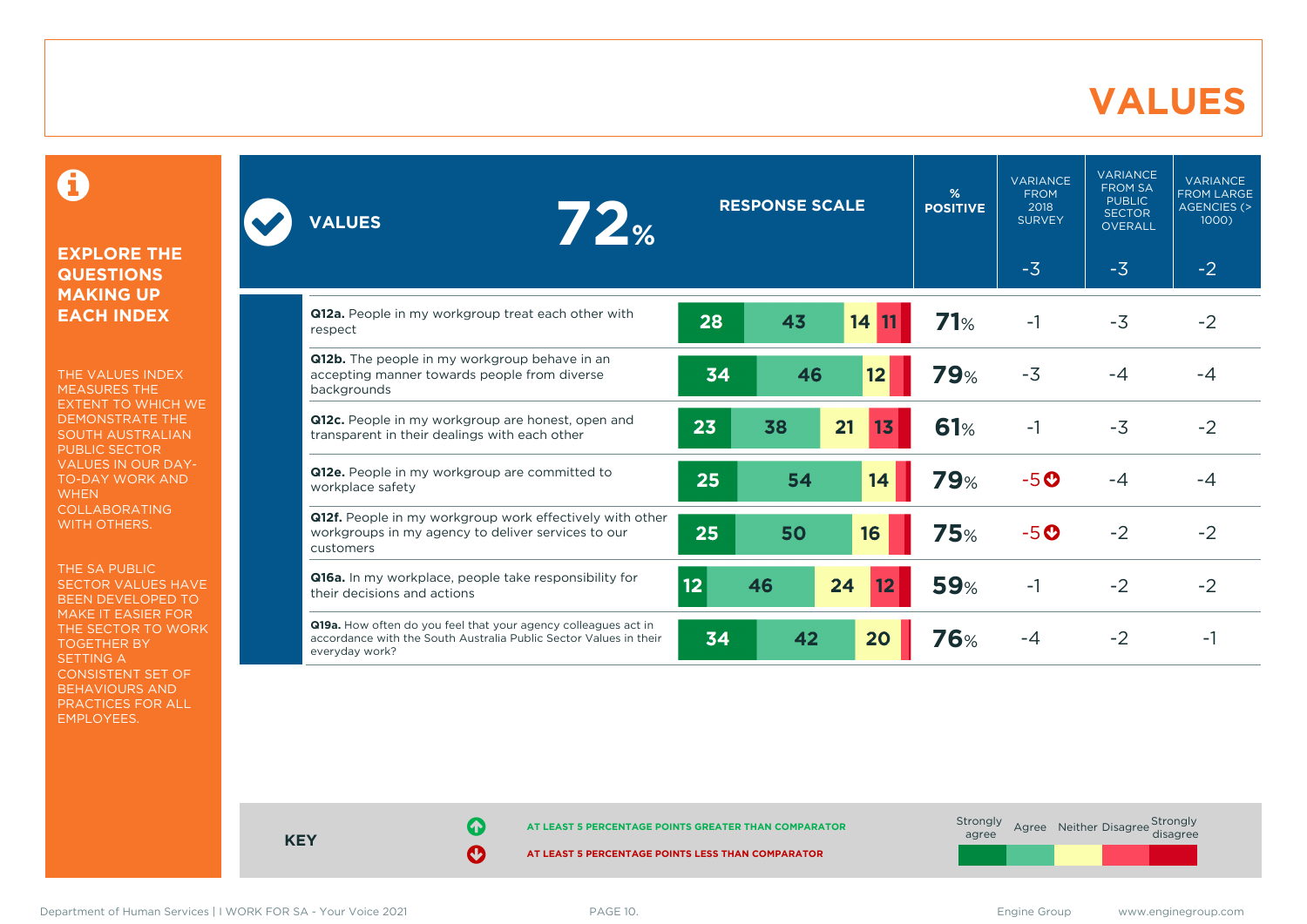### **EMPLOYEE-ORGANISATION ALIGNMENT**

0

**EXPLORE THE QUESTIONS MAKING UP EACH INDEX**

 $\sum$ 

THE EMPLOYEE-**ORGANISATION** ALIGNMENT INDEX MEASURES THE EXTENT TO WHICH EMPLOYEES FEEL ALIGNED TO THE PURPOSE AND OBJECTIVES OF THEIR AGENCY AND EMPOWERED AND ENABLED TO DELIVER.

WHERE DO WE NEED TO IMPROVE?

WHAT DO WE NEED TO DO DIFFERENTLY?

| <b>EMPLOYEE-</b><br>68%<br><b>ORGANISATION</b><br><b>ALIGNMENT</b>                                                                     | <b>RESPONSE SCALE</b> |    | %<br><b>POSITIVE</b> | <b>VARIANCE</b><br><b>FROM</b><br>2018<br><b>SURVEY</b> | <b>VARIANCE</b><br><b>FROM SA</b><br><b>PUBLIC</b><br><b>SECTOR</b><br><b>OVERALL</b> | <b>VARIANCE</b><br><b>FROM LARGE</b><br><b>AGENCIES (&gt;</b><br>1000) |                    |                    |
|----------------------------------------------------------------------------------------------------------------------------------------|-----------------------|----|----------------------|---------------------------------------------------------|---------------------------------------------------------------------------------------|------------------------------------------------------------------------|--------------------|--------------------|
|                                                                                                                                        |                       |    |                      |                                                         |                                                                                       | $+1$                                                                   | $-3$               | $-2$               |
| <b>Q11a.</b> My job makes good use of my skills and abilities                                                                          | 27                    | 47 |                      | 13 10                                                   | 74%                                                                                   | $-1$                                                                   | $-5O$              | $-5o$              |
| Q11b. I understand what is expected of me to do well in<br>my role                                                                     | 37                    |    | 48                   | 10 <sub>l</sub>                                         | 85%                                                                                   | $-3$                                                                   | $-3$               | $-3$               |
| Q11c. I believe strongly in the purpose and objectives of<br>my agency                                                                 | 36                    |    | 43                   | 15                                                      | <b>80%</b>                                                                            | $+4$                                                                   | -1                 | $\circ$            |
| <b>Q11d.</b> I have the authority to do my job effectively (e.g.<br>the necessary delegation(s), autonomy, level of<br>responsibility) | 25                    | 46 |                      | 16<br>10                                                | 71%                                                                                   | $\circ$                                                                | $-3$               | $-2$               |
| Q11e. The work processes we have in place allow me to<br>be as productive as possible                                                  | 16                    | 38 | 20                   | 19                                                      | 54%                                                                                   | $\Omega$                                                               | $+3$               | $+3$               |
| Q11g. I understand how my work contributes to my<br>agency's objectives                                                                | 34                    |    | 50                   | 11                                                      | 84%                                                                                   | $-2$                                                                   | $-2$               | $-1$               |
| Q11h. I think it is safe to speak up and challenge the way<br>things are done in this agency                                           | 17                    | 32 | 20                   | 19<br>12                                                | 49%                                                                                   | $-2$                                                                   | $+1$               | $+2$               |
| <b>Q11i.</b> I feel secure in my job                                                                                                   | 15                    | 33 | 23                   | 17 <sup>2</sup><br>12                                   | 48%                                                                                   | $+15$ $\odot$                                                          | $-13$ <sup>O</sup> | $-13$ <sup>O</sup> |

**KEY**

**AT LEAST 5 PERCENTAGE POINTS GREATER THAN COMPARATOR**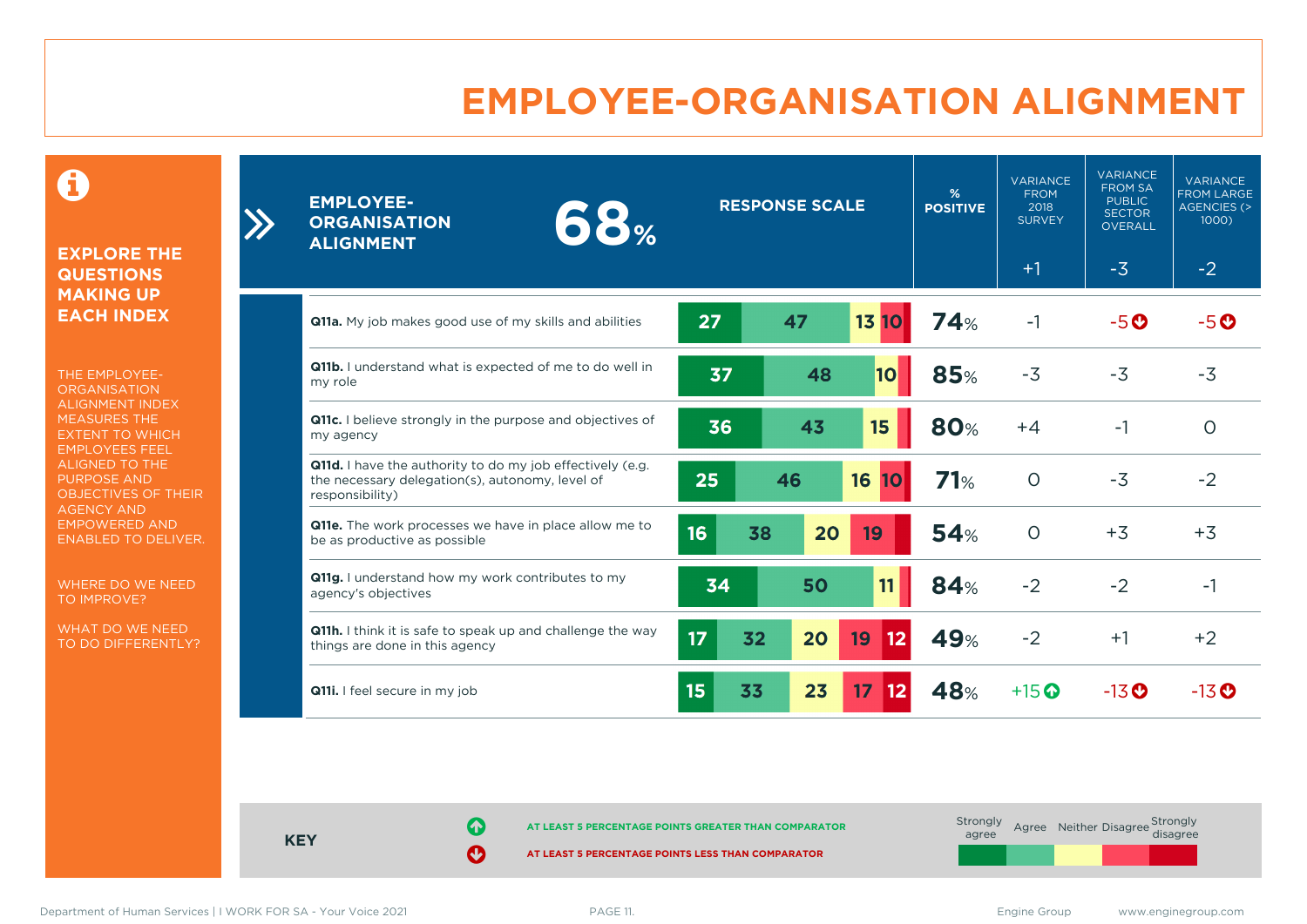# **CAREER AND WORKING CONDITIONS (EMPLOYER OF CHOICE)**

 $\mathbf \Omega$ 

#### **EXPLORE THE QUESTIONS MAKING UP EACH INDEX**

THE CAREER AND **WORKING** CONDITIONS INDEX INDICATES HOW SATISFIED PEOPLE ARE WITH THE CAREER AND **WORKING** CONDITIONS OF THE SOUTH AUSTRALIAN PUBLIC SECTOR.

LOOK AT HOW YOUR POSITIVE SCORE COMPARES TO THE AVAILABLE COMPARISONS.

| <b>CAREER AND WORKING</b><br>57 <sub><br/><b>CONDITIONS (EMPLOYER</b><br/><b>OF CHOICE)</b></sub>                                                                              |    | <b>RESPONSE SCALE</b> |    |                 | %<br><b>POSITIVE</b> | <b>VARIANCE</b><br><b>FROM</b><br>2018<br><b>SURVEY</b><br>$-2$ | <b>VARIANCE</b><br><b>FROM SA</b><br><b>PUBLIC</b><br><b>SECTOR</b><br><b>OVERALL</b><br>$+1$ | <b>VARIANCE</b><br><b>FROM LARGE</b><br><b>AGENCIES (&gt;</b><br>1000)<br>$+1$ |
|--------------------------------------------------------------------------------------------------------------------------------------------------------------------------------|----|-----------------------|----|-----------------|----------------------|-----------------------------------------------------------------|-----------------------------------------------------------------------------------------------|--------------------------------------------------------------------------------|
| <b>Q11j.</b> I am fairly remunerated (e.g. salary, superannuation)<br>for the work that I do                                                                                   | 17 | 38                    | 21 | 16<br>8         | <b>55%</b>           | $-7o$                                                           | $-5o$                                                                                         | -6 O                                                                           |
| <b>Q11k.</b> I am satisfied with my non-monetary employment<br>conditions (e.g. leave, flexible work arrangements, other<br>benefits)                                          | 26 | 46                    |    | 15<br>8         | 72%                  | $-5o$                                                           | $+4$                                                                                          | $+5$ <sup>O</sup>                                                              |
| <b>Q11I.</b> I am satisfied with the recognition I receive for doing<br>a good job                                                                                             | 16 | 34                    | 24 | 16<br><b>10</b> | <b>50%</b>           | $-3$                                                            | $-1$                                                                                          | $+1$                                                                           |
| Q11n. I am satisfied with my ability to access and use flexible<br>working arrangements (flexible hours of work, patterns of work,<br>locations of work or other arrangements) | 28 | 40                    |    | 16<br>9         | <b>68%</b>           | $-6$ $\odot$                                                    | $+6$ $\odot$                                                                                  | $+9$ $\odot$                                                                   |
| <b>Q14g.</b> I am satisfied with the opportunities available for<br>career development in my agency                                                                            | 13 | 31                    | 26 | 18<br>12        | 44%                  | $+9$ $\odot$                                                    | $\circ$                                                                                       | -1                                                                             |
| Q16g. My agency provides opportunities for job mobility<br>(e.g. secondment and/or temporary transfers)                                                                        | 12 | 41                    | 33 |                 | <b>53%</b>           | $+2$                                                            | $+1$                                                                                          | $+1$                                                                           |



Department of Human Services | I WORK FOR SA - Your Voice 2021 PAGE 12. Engine Group www.enginegroup.com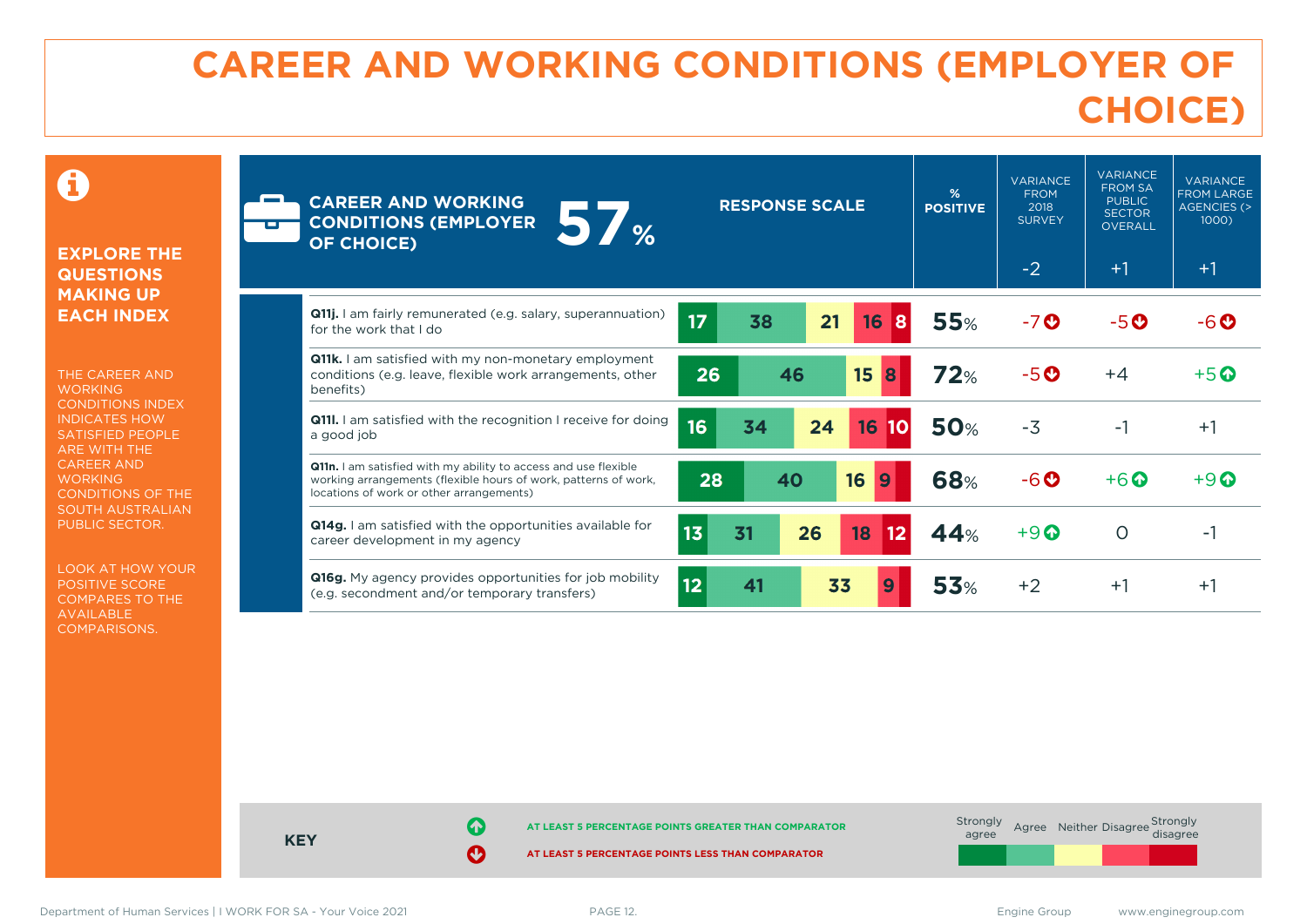### **EMPLOYEE WELLBEING**

0

#### **EXPLORE THE QUESTIONS MAKING UP EACH INDEX**

THE WELLBEING SCORE MEASURES THE EXTENT TO WHICH EMPLOYEES FEEL SUPPORTED IN MAINTAINING THEIR HEALTH AND WELLBEING.

LOOK AT HOW YOUR POSITIVE SCORE COMPARES TO THE AVAILABLE COMPARISONS.

| 62 <sub><br/><b>EMPLOYEE WELLBEING</b></sub>                                                           |                  | <b>RESPONSE SCALE</b> |                                 | %<br><b>POSITIVE</b> | <b>VARIANCE</b><br><b>FROM</b><br>2018<br><b>SURVEY</b> | <b>VARIANCE</b><br><b>FROM SA</b><br><b>PUBLIC</b><br><b>SECTOR</b><br>OVERALL | <b>VARIANCE</b><br><b>FROM LARGE</b><br>AGENCIES (><br>$1000$ ) |
|--------------------------------------------------------------------------------------------------------|------------------|-----------------------|---------------------------------|----------------------|---------------------------------------------------------|--------------------------------------------------------------------------------|-----------------------------------------------------------------|
|                                                                                                        |                  |                       |                                 |                      | $-3$                                                    | $+1$                                                                           | $+3$                                                            |
| <b>Q11f.</b> I am provided with the tools and equipment to do<br>my job safely                         | 26               | 47                    | <b>13 10</b>                    | 73%                  | $-5o$                                                   | $-2$                                                                           | O                                                               |
| Q12d. My workgroup has the tools and resources to<br>perform well                                      | 15               | 45                    | 22<br>14                        | 60%                  | $-2$                                                    | $\circ$                                                                        | $+1$                                                            |
| Q17a. I am satisfied with the policies/practices in place to<br>help me manage my health and wellbeing | 15               | 47                    | 22<br>10                        | <b>62%</b>           | $-4$                                                    | $+2$                                                                           | $+3$                                                            |
| Q17b. I think my agency cares about my health and<br>wellbeing                                         | 15               | 40                    | 22 <sub>2</sub><br><b>13 10</b> | <b>56%</b>           | $-1$                                                    | $+2$                                                                           | $+4$                                                            |
| Q17d. I am able to strike the right balance between my<br>work and home life                           | 15 <sub>15</sub> | 45                    | 22<br>13                        | <b>59%</b>           | -50                                                     | $+5\,$                                                                         | $+6$ $\odot$                                                    |

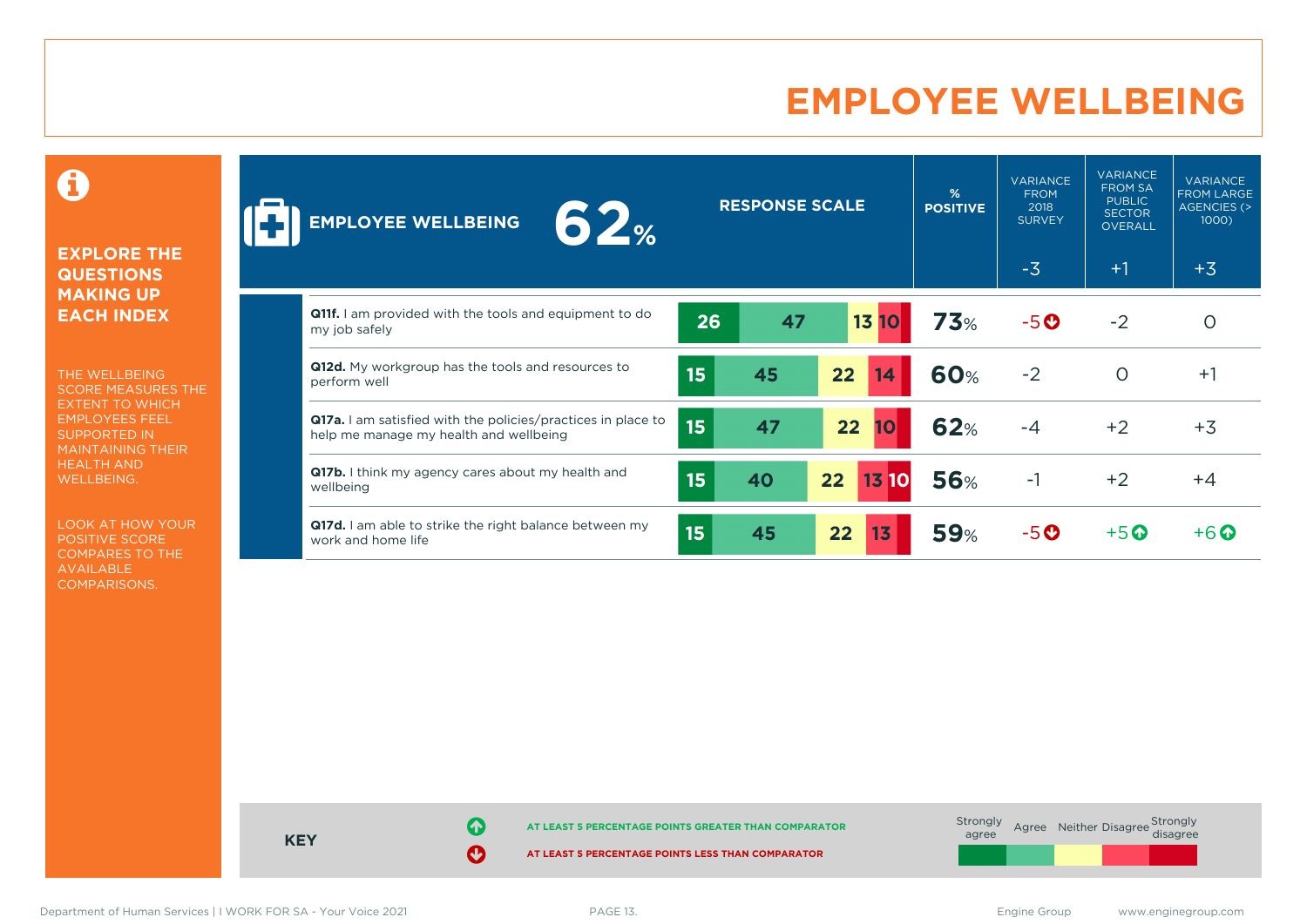### **OPEN COMMENTS**

#### 0

**WHAT ARE YOUR PEOPLE SAYING ABOUT THEIR WORKING EXPERIENCES?**

THE COMMENTS WERE GROUPED INTO THEMES.

THE BAR CHART SHOWS THE TOP 5 THEMES, TO GIVE YOU AN IDEA OF WHERE TO FOCUS.

REVIEW THESE COMMENT THEMES IN THE CONTEXT OF YOUR RESULTS - HOW DO THEY REINFORCE OR PROVIDE ADDITIONAL CONTEXT TO YOUR **RESULTS?** 

# **'What is the one thing the South Australian Public Sector is doing really well?'**

**COUNTS**

#### **YOUR TOP 5 THEMES:**

| 01. Organisational Objectives & Purpose |                      |                      | 349<br><b>COUNTS</b> |
|-----------------------------------------|----------------------|----------------------|----------------------|
| 02. Wellbeing                           |                      | 229<br><b>COUNTS</b> |                      |
| <b>03. Equality and Fair Treatment</b>  |                      | 118<br><b>COUNTS</b> |                      |
| 04. Others                              | 115<br><b>COUNTS</b> |                      |                      |
| 05. Communication                       | 57<br><b>COUNTS</b>  |                      |                      |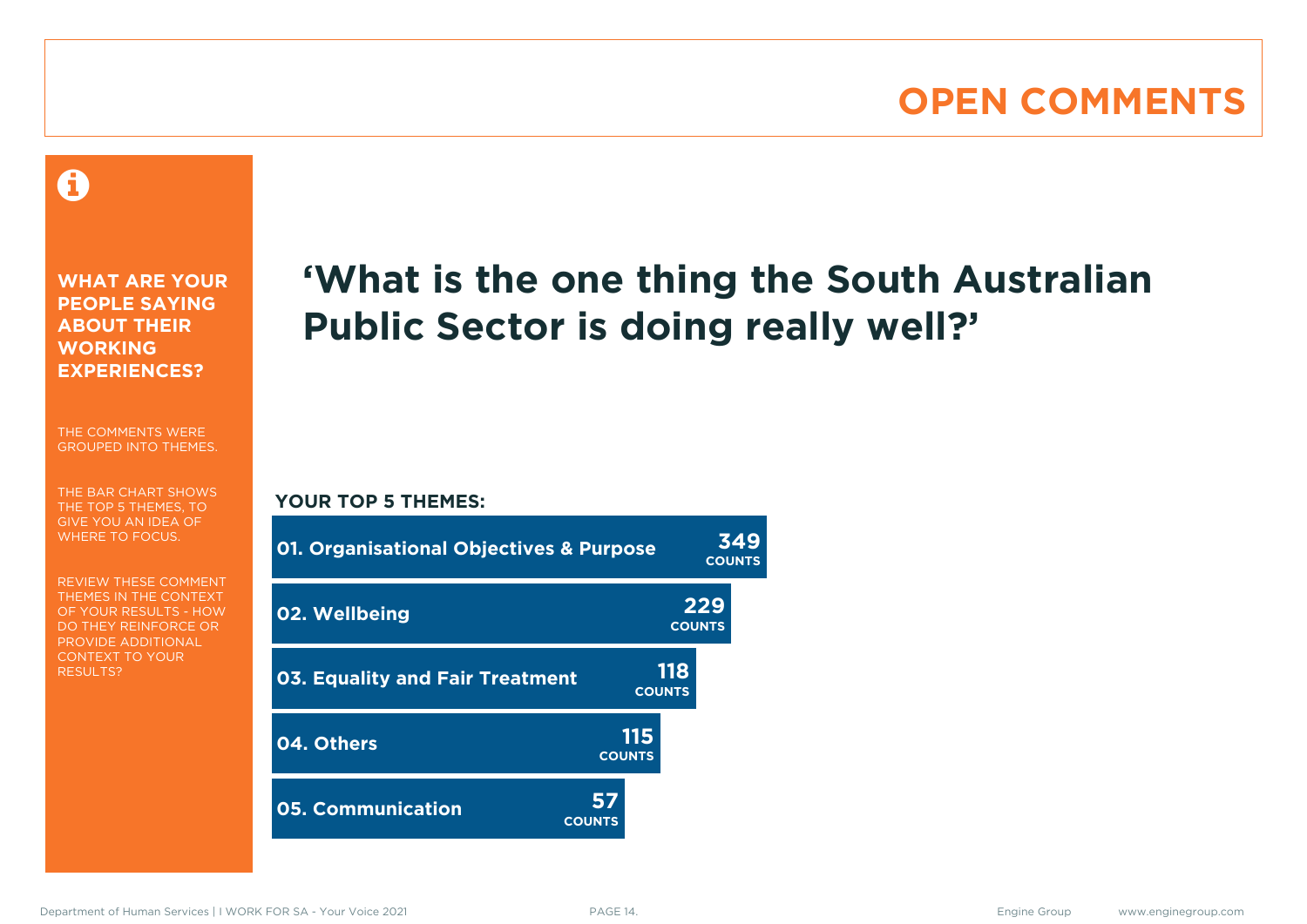### **OPEN COMMENTS**

A

**WHAT ARE YOUR PEOPLE SAYING ABOUT THEIR WORKING EXPERIENCES?**

THE COMMENTS WERE GROUPED INTO THEMES.

THE BAR CHART SHOWS THE TOP 5 THEMES, TO GIVE YOU AN IDEA OF WHERE TO FOCUS.

REVIEW THESE COMMENT THEMES IN THE CONTEXT OF YOUR RESULTS - HOW DO THEY REINFORCE OR PROVIDE ADDITIONAL CONTEXT TO YOUR **RESULTS?** 

# **'What is the most important issue that needs to be addressed across the South Australian Public Sector?'**

**YOUR TOP 5 THEMES:**

| 01. Wellbeing                                               |                             |                      | 356<br><b>COUNTS</b> |
|-------------------------------------------------------------|-----------------------------|----------------------|----------------------|
| 02. Organisational Objectives &<br><b>Purpose</b>           |                             |                      | 226<br><b>COUNTS</b> |
| 03. Equality and Fair Treatment                             |                             | 181<br><b>COUNTS</b> |                      |
| 04. Work environment and<br><b>facilities</b>               | <b>COUNTS</b>               | 145                  |                      |
| <b>05. Line Management and</b><br><b>General Management</b> | <b>130</b><br><b>COUNTS</b> |                      |                      |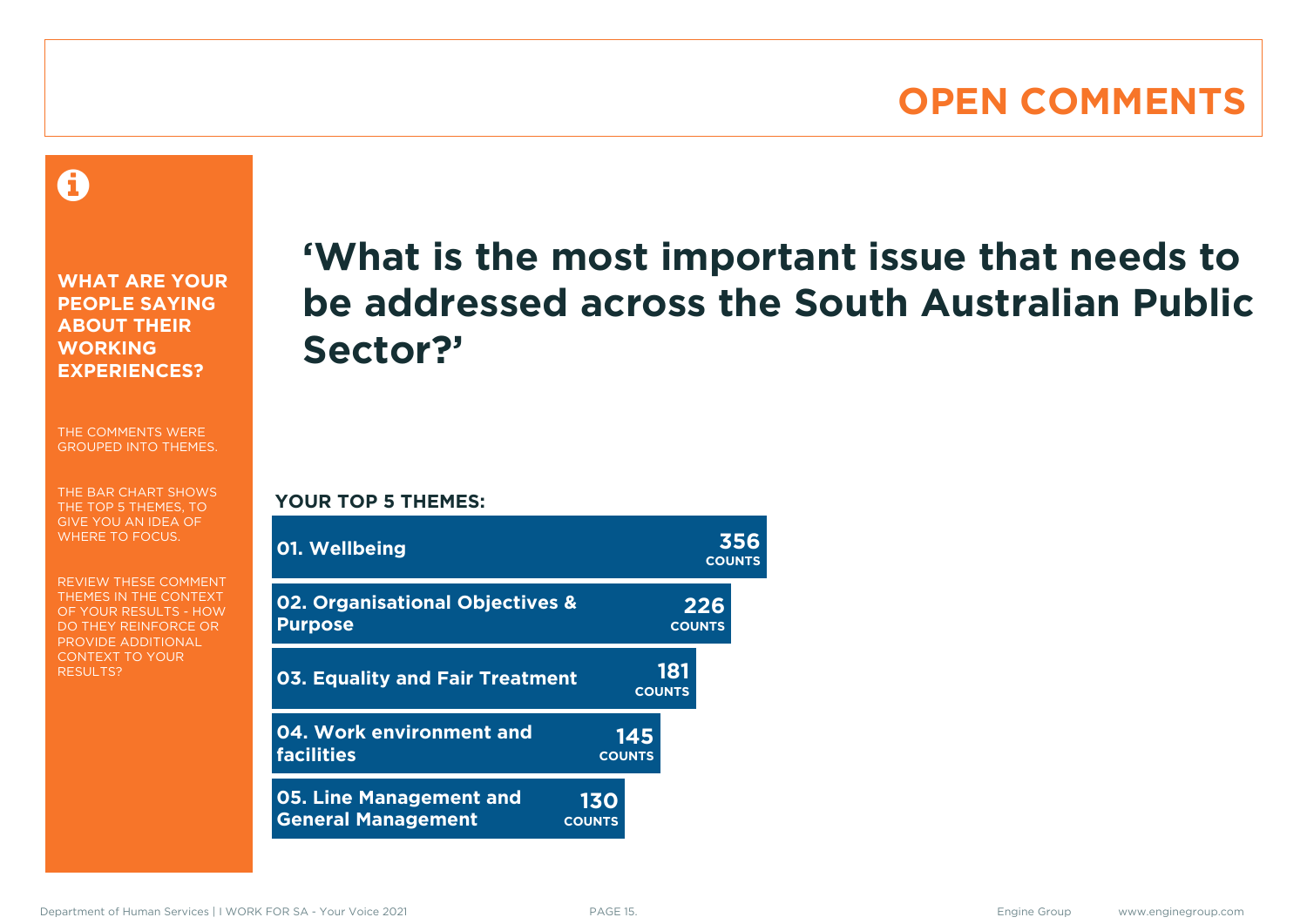### **OTHER QUESTIONS**

0

THESE PAGES SHOW ADDITIONAL QUESTIONS THAT WERE ASKED OF ALL PUBLIC SECTOR EMPLOYEES, THAT ARE NOT INCLUDED IN THE SURVEY INDICES SHOWN ON THE PREVIOUS PAGES.

THE RESULTS OUTLINE THE PROPORTION OF COLLEAGUES RESPONDING POSITIVELY (STRONGLY AGREE + AGREE), NEUTRALLY (NEITHER AGREE NOR DISAGREE) OR NEGATIVELY (DISAGREE + STRONGLY DISAGREE).

REVIEW THESE QUESTIONS FOR ADDITIONAL CONTEXT AND INSIGHTS THAT MAY WARRANT FURTHER INVESTIGATION OR ACTION.

|                                                                                                                                                                                       |          | <b>RESPONSE SCALE</b> | %<br><b>POSITIVE</b> | <b>VARIANCE</b><br><b>FROM</b><br>2018<br><b>SURVEY</b> | <b>VARIANCE</b><br><b>FROM SA</b><br><b>PUBLIC</b><br><b>SECTOR</b><br><b>OVERALL</b> | <b>VARIANCE</b><br><b>FROM LARGE</b><br><b>AGENCIES (&gt;</b><br>1000) |
|---------------------------------------------------------------------------------------------------------------------------------------------------------------------------------------|----------|-----------------------|----------------------|---------------------------------------------------------|---------------------------------------------------------------------------------------|------------------------------------------------------------------------|
| Q11m. I am happy to go the 'extra mile' at work when<br>required                                                                                                                      | 39       | 45<br>11              | 84%                  | $-5o$                                                   | $-1$                                                                                  | $\circ$                                                                |
| Q13g. My manager takes appropriate action to address<br>underperformance within my workgroup                                                                                          | 32<br>21 | 27<br>9<br>11         | <b>53%</b>           |                                                         | $+1$                                                                                  | $+2$                                                                   |
| Q15d. I feel senior managers in my agency actively<br>engage with employees                                                                                                           | 13<br>34 | 22<br>18<br>13        | 47%                  |                                                         | $+2$                                                                                  | $+4$                                                                   |
| Q16c. When things go wrong, my agency uses this as an<br>opportunity to review, learn, and improve the management of<br>similar risks                                                 | 14<br>41 | 26<br>13              | 55%                  | $-2$                                                    | $-2$                                                                                  | $-2$                                                                   |
| Q16d. My agency is committed to creating a diverse workforce<br>(e.g. gender, age, cultural and linguistic background, disability,<br>Aboriginal and Torres Strait Islander, LGBTIQ+) | 26       | 17<br>51              | 77%                  | $+5$ <sup>O</sup>                                       | $+9$ $\odot$                                                                          | $+9$ $\odot$                                                           |
| Q16e. Personal background is not a barrier to success in my<br>agency (e.g. cultural background, age, disability, sexual<br>orientation, gender etc.)                                 | 25       | 47<br>18              | 72%                  | $+1$                                                    | $+2$                                                                                  | $+2$                                                                   |
| <b>Q16h.</b> I am confident in relating my agency's<br>Reconciliation Action Plan to my work                                                                                          | 12<br>38 | 39                    | <b>50%</b>           |                                                         | $+6\Omega$                                                                            | $+6$ $\odot$                                                           |
| Q16i. I am satisfied with the cultural learning<br>opportunities within my agency                                                                                                     | 46<br>14 | 27<br>9               | <b>60%</b>           |                                                         | $+4$                                                                                  | $+3$                                                                   |
| Q17c. I feel the level of stress in my job is appropriate                                                                                                                             | 9<br>35  | 22<br>21<br>13        | 44%                  |                                                         | $\circ$                                                                               | $+2$                                                                   |

**KEY**

**AT LEAST 5 PERCENTAGE POINTS GREATER THAN COMPARATOR**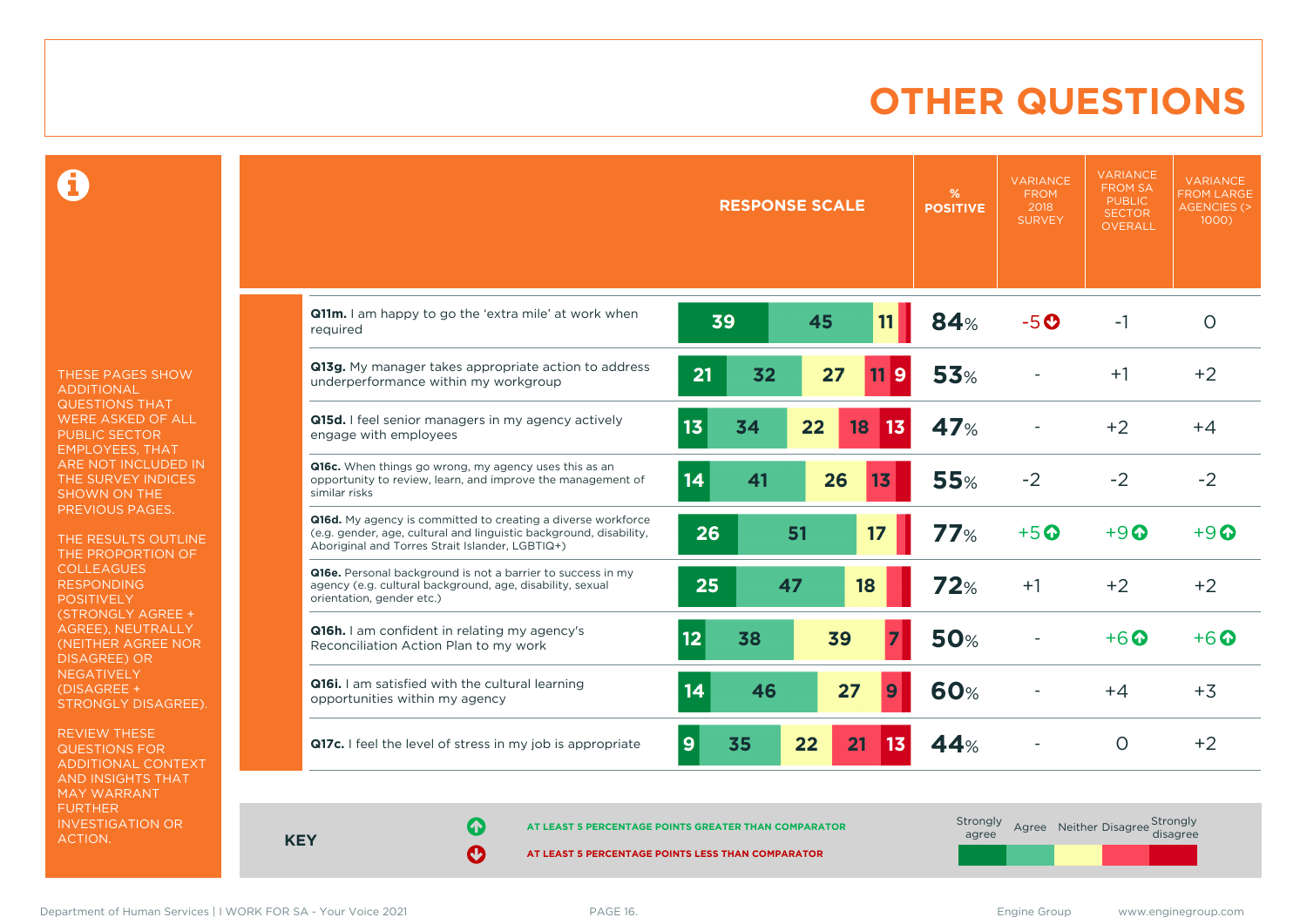### **OTHER QUESTIONS**

0

THESE PAGES SHOW ADDITIONAL QUESTIONS THAT WERE ASKED OF ALL PUBLIC SECTOR EMPLOYEES, THAT ARE NOT INCLUDED IN THE SURVEY INDICES SHOWN ON THE PREVIOUS PAGES.

THE RESULTS OUTLINE THE PROPORTION OF COLLEAGUES RESPONDING **POSITIVELY** (STRONGLY AGREE + AGREE), NEUTRALLY (NEITHER AGREE NOR DISAGREE) OR NEGATIVELY (DISAGREE + STRONGLY DISAGREE).

REVIEW THESE QUESTIONS FOR ADDITIONAL CONTEXT AND INSIGHTS THAT MAY WARRANT FURTHER INVESTIGATION OR ACTION.

|                                                                                       |           | <b>RESPONSE SCALE</b> |           | %<br><b>POSITIVE</b> | <b>VARIANCE</b><br><b>FROM</b><br>2018<br><b>SURVEY</b> | <b>VARIANCE</b><br><b>FROM SA</b><br><b>PUBLIC</b><br><b>SECTOR</b><br><b>OVERALL</b> | <b>VARIANCE</b><br><b>FROM LARGE</b><br><b>AGENCIES (&gt;</b><br>1000)    |
|---------------------------------------------------------------------------------------|-----------|-----------------------|-----------|----------------------|---------------------------------------------------------|---------------------------------------------------------------------------------------|---------------------------------------------------------------------------|
| Q17e. I feel comfortable discussing my mental health and<br>wellbeing with my manager | 18<br>37  | 21                    | $13$ $11$ | <b>55%</b>           |                                                         | $+2$                                                                                  | $+3$                                                                      |
| Q20a. I feel a connection with the public sector values                               | 30        | 49                    | 17        | <b>79%</b>           |                                                         | $+5$ <sup>O</sup>                                                                     | $+6$ <sup>O</sup>                                                         |
| Q20b. In my workgroup our everyday actions are guided<br>by the Public Sector Values  | 27        | 45                    | 22        | <b>72%</b>           |                                                         | $+7$ <sup>O</sup>                                                                     | $+8$ <sup>O</sup>                                                         |
| Q28. I believe action will be taken on the results from this<br>survey by the sector  | 8<br>31   | 34                    | 17<br>9   | 40%                  | $+8$ <sup><math>\odot</math></sup>                      | $+6$ <sup><math>\odot</math></sup>                                                    | $+7$ <sup>O</sup>                                                         |
| Q29. I believe action will be taken on the results from this<br>survey by my agency   | 10 <br>30 | 31                    | 19<br> 10 | 40%                  |                                                         | $+5$ <sup>O</sup>                                                                     | $+7o$                                                                     |
| <b>RESPONSE SCALE</b>                                                                 |           | <b>RESPONSES</b>      |           | $\%$                 | <b>VARIANCE</b><br><b>FROM</b><br>2018<br><b>SURVEY</b> | <b>VARIANCE</b><br><b>FROM SA</b><br><b>PUBLIC SECTOR</b><br>OVERALL                  | <b>VARIANCE</b><br><b>FROM</b><br>LARGE<br><b>AGENCIES (&gt;</b><br>1000) |

| Yes        |                 |                                                                                                           | 966 | 78% | +3       | -                               | -      |
|------------|-----------------|-----------------------------------------------------------------------------------------------------------|-----|-----|----------|---------------------------------|--------|
| <b>No</b>  |                 |                                                                                                           | 272 | 22% | -5       |                                 | $^{+}$ |
|            |                 |                                                                                                           |     |     |          |                                 |        |
|            | $\blacklozenge$ |                                                                                                           |     |     | Strongly | Agree Neither Disagree Strongly |        |
| <b>KEY</b> | Ø               | AT LEAST 5 PERCENTAGE POINTS GREATER THAN COMPARATOR<br>AT LEAST 5 PERCENTAGE POINTS LESS THAN COMPARATOR |     |     | agree    |                                 |        |

Department of Human Services | I WORK FOR SA - Your Voice 2021 **PAGE 17.** PAGE 17. Engine Group www.enginegroup.com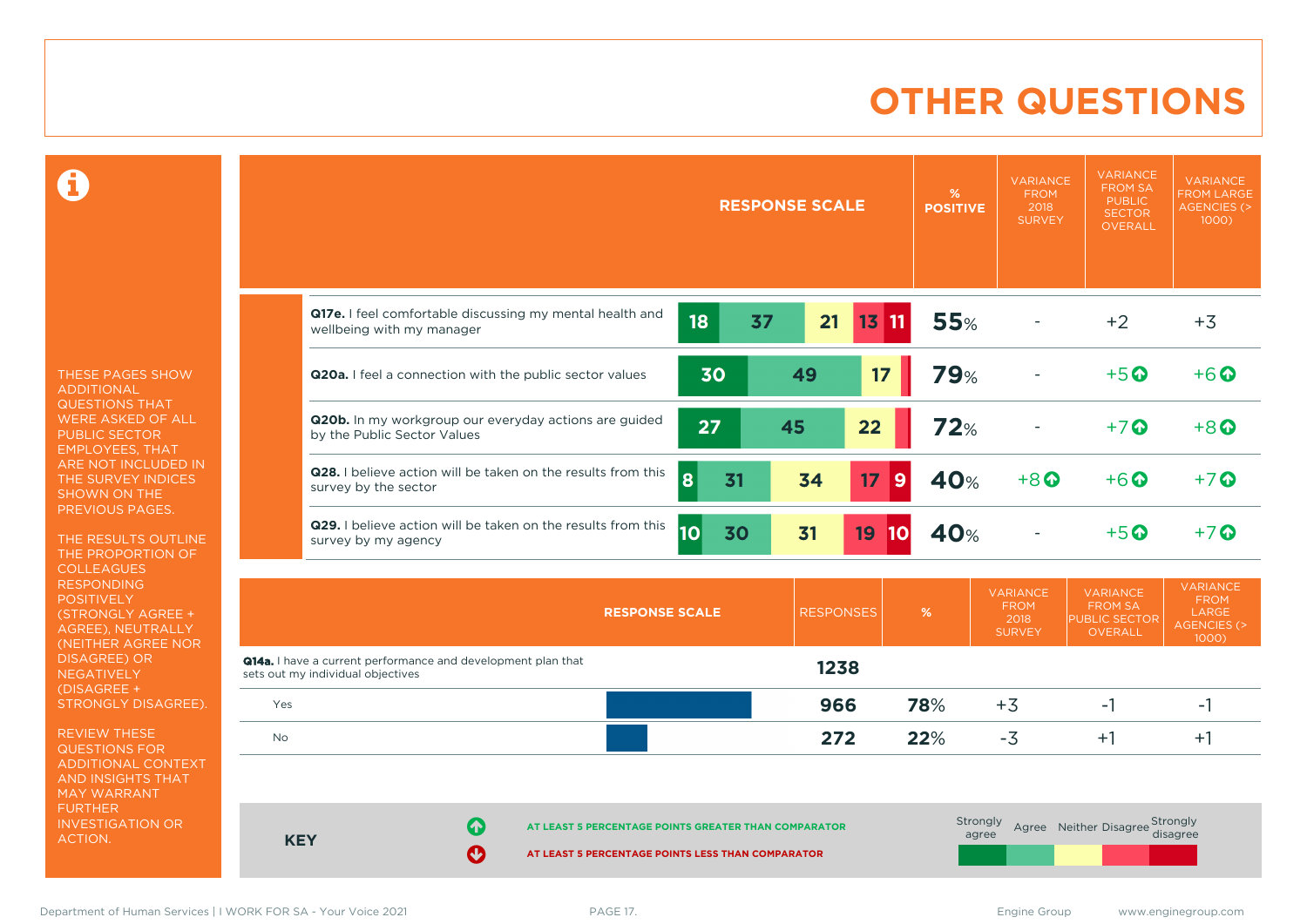#### **COVID-19**

 $\mathbf \Omega$ 

THE 2021 SURVEY ASKED QUESTIONS ABOUT HOW EFFECTIVELY AGENCIES MANAGED THE CHANGES REQUIRED AS A RESULT OF COVID-19.

REVIEW THE RESULTS AND IDENTIFY SPECIFIC AREAS OF ACTION THAT MAY BE REQUIRED AS A RESULT - WHAT DO YOU NEED TO FOCUS ON FOR IMPROVEMENT?

REFLECT ON THIS INFORMATION TO UNDERSTAND HOW EMPLOYEES FEEL YOUR AGENCY WAS ABLE TO RAPIDLY ADAPT TO THE COVID-19 SITUATION. THIS CAN BE USED TO INFORM FUTURE ACTIONS REQUIRED WHEN OUR EXTERNAL **CIRCUMSTANCES** CHANGE.

|          |                                                                                                                                                                                                        | <b>RESPONSE SCALE</b> |    |                  | %<br><b>POSITIVE</b> | <b>VARIANCE</b><br><b>FROM</b><br>2018<br><b>SURVEY</b> | <b>VARIANCE</b><br><b>FROM SA</b><br><b>PUBLIC</b><br><b>SECTOR</b><br><b>OVERALL</b> | <b>VARIANCE</b><br><b>FROM LARGE</b><br><b>AGENCIES (&gt;</b><br>$1000$ ) |  |
|----------|--------------------------------------------------------------------------------------------------------------------------------------------------------------------------------------------------------|-----------------------|----|------------------|----------------------|---------------------------------------------------------|---------------------------------------------------------------------------------------|---------------------------------------------------------------------------|--|
|          |                                                                                                                                                                                                        |                       |    |                  |                      |                                                         |                                                                                       |                                                                           |  |
|          | Q18a. I believe my agency provided sufficient resources and<br>arrangements to help me feel safe (e.g. physical distancing<br>measures, working from home arrangements, face masks, hand<br>sanitiser) | 31                    | 47 | 11               | <b>79%</b>           |                                                         | $+2$                                                                                  | $+3$                                                                      |  |
|          | Q18b. My manager provided me with sufficient direction<br>about my priorities                                                                                                                          | 24                    | 47 | 17               | 71%                  |                                                         | $-1$                                                                                  | $\circ$                                                                   |  |
|          | Q18c. I was satisfied with the communications I received<br>from senior managers about changes impacting my work                                                                                       | 22                    | 42 | 18<br>108        | 64%                  |                                                         | $-2$                                                                                  | $\circ$                                                                   |  |
|          | Q18d. During this time, I felt that my manager cared about my<br>wellbeing (if you have more than one manager, consider the<br>manager who you report to most frequently)                              | 28                    | 42 | 17               | <b>70%</b>           |                                                         | $-1$                                                                                  | $\circ$                                                                   |  |
|          | Q18e. I felt that my workgroup went the extra mile to<br>support each other                                                                                                                            | 31                    | 43 | 16               | <b>74%</b>           |                                                         | $\circ$                                                                               | $\circ$                                                                   |  |
|          | <b>RESPONSE SCALE</b>                                                                                                                                                                                  |                       |    | <b>RESPONSES</b> | $\%$                 | <b>VARIANCE</b><br><b>FROM</b><br>2018<br><b>SURVEY</b> | <b>VARIANCE</b><br><b>FROM SA</b><br><b>PUBLIC SECTOR</b><br><b>OVERALL</b>           | <b>VARIANCE</b><br><b>FROM</b><br>LARGE<br><b>AGENCIES (&gt;</b><br>1000) |  |
|          | <b>Q18f.</b> Were you mobilised to another agency or another role<br>within your agency because of COVID-19 requirements?                                                                              |                       |    | 1322             |                      |                                                         |                                                                                       |                                                                           |  |
| Yes      |                                                                                                                                                                                                        |                       |    | 109              | 8%                   |                                                         | $\circ$                                                                               | $-1$                                                                      |  |
| No.      |                                                                                                                                                                                                        |                       |    | 1149             | 87%                  | ۰                                                       | $-2$                                                                                  | $-1$                                                                      |  |
| Not sure |                                                                                                                                                                                                        |                       |    | 64               | 5%                   |                                                         | $+2$                                                                                  | $+2$                                                                      |  |
|          | Strongly<br>Agree Neither Disagree Strongly<br>ᠰ<br>AT LEAST 5 PERCENTAGE POINTS GREATER THAN COMPARATOR<br>disagree<br>agree<br><b>KEY</b><br>AT LEAST 5 PERCENTAGE POINTS LESS THAN COMPARATOR       |                       |    |                  |                      |                                                         |                                                                                       |                                                                           |  |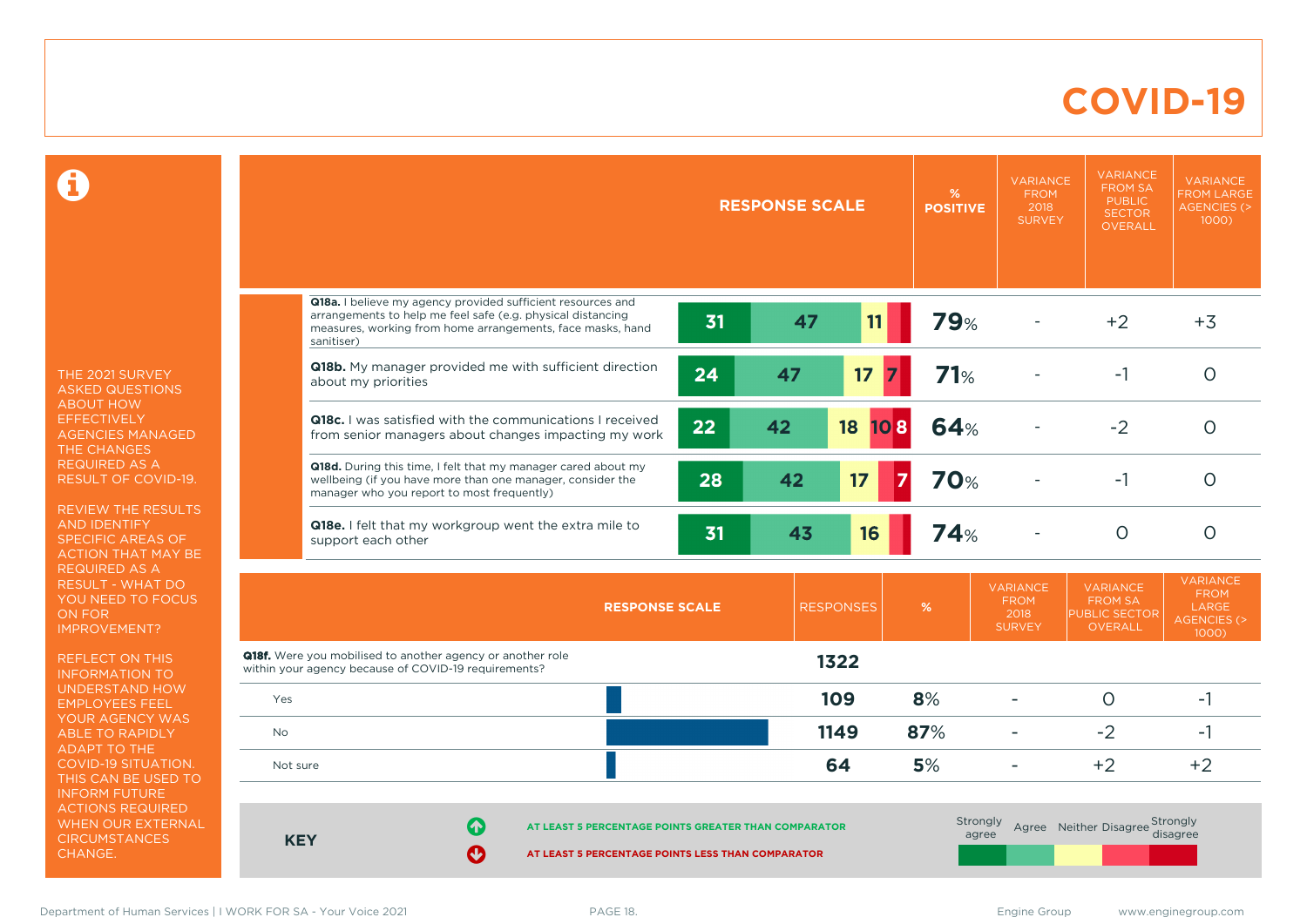$\mathbf \Theta$ 

THESE QUESTIONS GIVE YOU VALUABLE INSIGHT INTO THE REASONS YOUR EMPLOYEES JOINED THE PUBLIC SECTOR, AND THEIR REASONS FOR WANTING TO STAY OR LEAVE.

WHAT DOES THIS TELL YOU ABOUT YOUR CURRENT EMPLOYEE VALUE PROPOSITION?

IS THERE ROOM FOR IMPROVEMENT?

|                                                                                                       | <b>RESPONSE SCALE</b> | <b>RESPONSES</b> | $\%$ | <b>VARIANCE</b><br><b>FROM</b><br>2018<br><b>SURVEY</b> | <b>VARIANCE</b><br><b>FROM SA</b><br><b>PUBLIC SECTOR</b><br><b>OVERALL</b> | <b>VARIANCE</b><br><b>FROM</b><br>LARGE<br><b>AGENCIES (&gt;</b><br>1000) |
|-------------------------------------------------------------------------------------------------------|-----------------------|------------------|------|---------------------------------------------------------|-----------------------------------------------------------------------------|---------------------------------------------------------------------------|
| <b>Q21.</b> Which of the following describes why you joined the public<br>sector? [Multiple Response] |                       | 3925             |      |                                                         |                                                                             |                                                                           |
| Type of work offered                                                                                  |                       | 769              | 20%  | $+20$                                                   | $-1$                                                                        | $-1$                                                                      |
| Job security and stability                                                                            |                       | 894              | 23%  | $+7$ $\odot$                                            | $+3$                                                                        | $+3$                                                                      |
| Service to the general public                                                                         |                       | 642              | 16%  | $+16$ <sup>O</sup>                                      | $+1$                                                                        | $\circ$                                                                   |
| T The work aligned with my job skills/experience                                                      |                       | 727              | 19%  | $+1$                                                    | $-1$                                                                        | $-1$                                                                      |
| The department I work for                                                                             |                       | 202              | 5%   | $-8o$                                                   | $-1$                                                                        | $-1$                                                                      |
| Geographical location                                                                                 |                       | 206              | 5%   | $-10$                                                   | $-2$                                                                        | $-2$                                                                      |
| Remuneration                                                                                          |                       | 251              | 6%   | $+2$                                                    | $+1$                                                                        | $+1$                                                                      |
| Workplace culture                                                                                     |                       | 160              | 4%   | -1                                                      | $\circ$                                                                     | $\circ$                                                                   |
| Other                                                                                                 |                       | 74               | 2%   | $\circ$                                                 | $\circ$                                                                     | $\circ$                                                                   |
| <b>Q22.</b> Which of the following statements best reflect your<br>working life intentions?           |                       | 1308             |      |                                                         |                                                                             |                                                                           |
| I want to stay in my agency long-term                                                                 |                       | 906              | 69%  |                                                         | $-7o$                                                                       | $-8o$                                                                     |
| I want to leave my agency but stay in the public sector                                               |                       | 345              | 26%  | $\overline{a}$                                          | $+10$ <sup>O</sup>                                                          | $+11$ <sup>O</sup>                                                        |
| I want to leave the public sector                                                                     |                       | 57               | 4%   |                                                         | $-3$                                                                        | $-3$                                                                      |

**KEY** 

**TEXT CHANGE SINCE 2018 SURVEY**

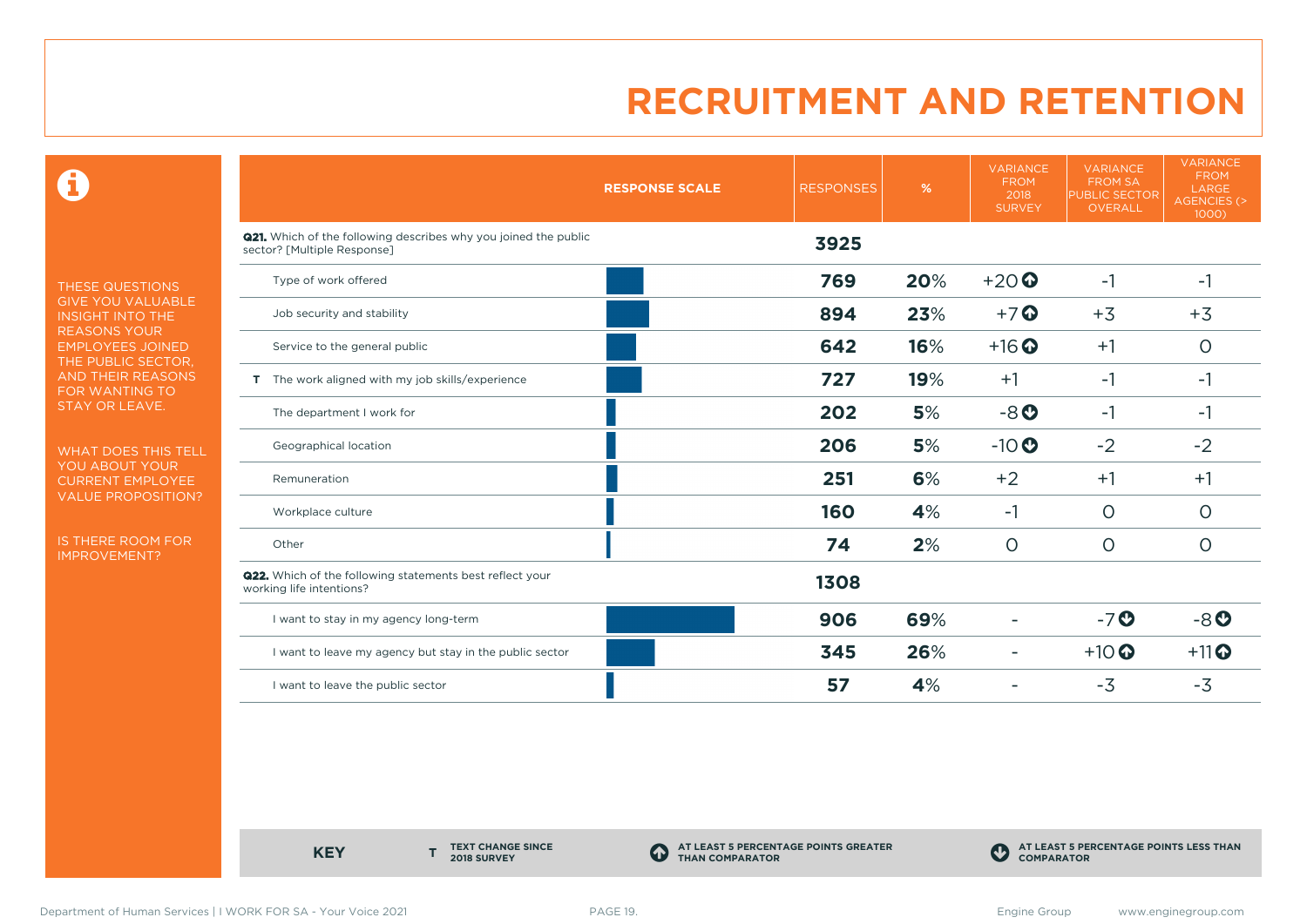$\mathbf \Theta$ 

THESE QUESTIONS GIVE YOU VALUABLE INSIGHT INTO THE REASONS YOUR EMPLOYEES JOINED THE PUBLIC SECTOR, AND THEIR REASONS FOR WANTING TO STAY OR LEAVE.

WHAT DOES THIS TELL YOU ABOUT YOUR CURRENT EMPLOYEE VALUE PROPOSITION?

IS THERE ROOM FOR IMPROVEMENT?

|                                                                                                 | <b>RESPONSE SCALE</b> | <b>RESPONSES</b> | %   | <b>VARIANCE</b><br><b>FROM</b><br>2018<br><b>SURVEY</b> | <b>VARIANCE</b><br><b>FROM SA</b><br><b>PUBLIC SECTOR</b><br><b>OVERALL</b> | <b>VARIANCE</b><br><b>FROM</b><br>LARGE<br>AGENCIES (><br>1000) |
|-------------------------------------------------------------------------------------------------|-----------------------|------------------|-----|---------------------------------------------------------|-----------------------------------------------------------------------------|-----------------------------------------------------------------|
| Q23a. Which of the following describes your reasons for<br>wanting to stay? [Multiple Response] |                       | 4497             |     |                                                         |                                                                             |                                                                 |
| Long term career progression                                                                    |                       | 352              | 8%  |                                                         | $+1$                                                                        | $\circ$                                                         |
| Type of work offered                                                                            |                       | 524              | 12% |                                                         | $-1$                                                                        | $-1$                                                            |
| <b>Employment conditions</b>                                                                    |                       | 467              | 10% | ۰                                                       | $\circ$                                                                     | $\circ$                                                         |
| Job security and stability                                                                      |                       | 617              | 14% |                                                         | $\circ$                                                                     | $\circ$                                                         |
| Service to the general public                                                                   |                       | 456              | 10% |                                                         | $\circ$                                                                     | $\circ$                                                         |
| The work aligns with my job skills/experience                                                   |                       | 577              | 13% |                                                         | $\circ$                                                                     | $\circ$                                                         |
| The department I work for                                                                       |                       | 288              | 6%  |                                                         | $-1$                                                                        | $\circ$                                                         |
| Geographical location                                                                           |                       | 196              | 4%  |                                                         | $-1$                                                                        | $-1$                                                            |
| Remuneration                                                                                    |                       | 227              | 5%  |                                                         | $\circ$                                                                     | $\circ$                                                         |
| Workplace culture                                                                               |                       | 244              | 5%  | -                                                       | $\circ$                                                                     | $\circ$                                                         |
| Confidence in immediate manager                                                                 |                       | 347              | 8%  |                                                         | $+1$                                                                        | $+1$                                                            |
| Confidence in senior management                                                                 |                       | 163              | 4%  |                                                         | $\circ$                                                                     | $+1$                                                            |
| Other                                                                                           |                       | 39               | 1%  |                                                         | $\circ$                                                                     | $\circ$                                                         |

**KEY C** 

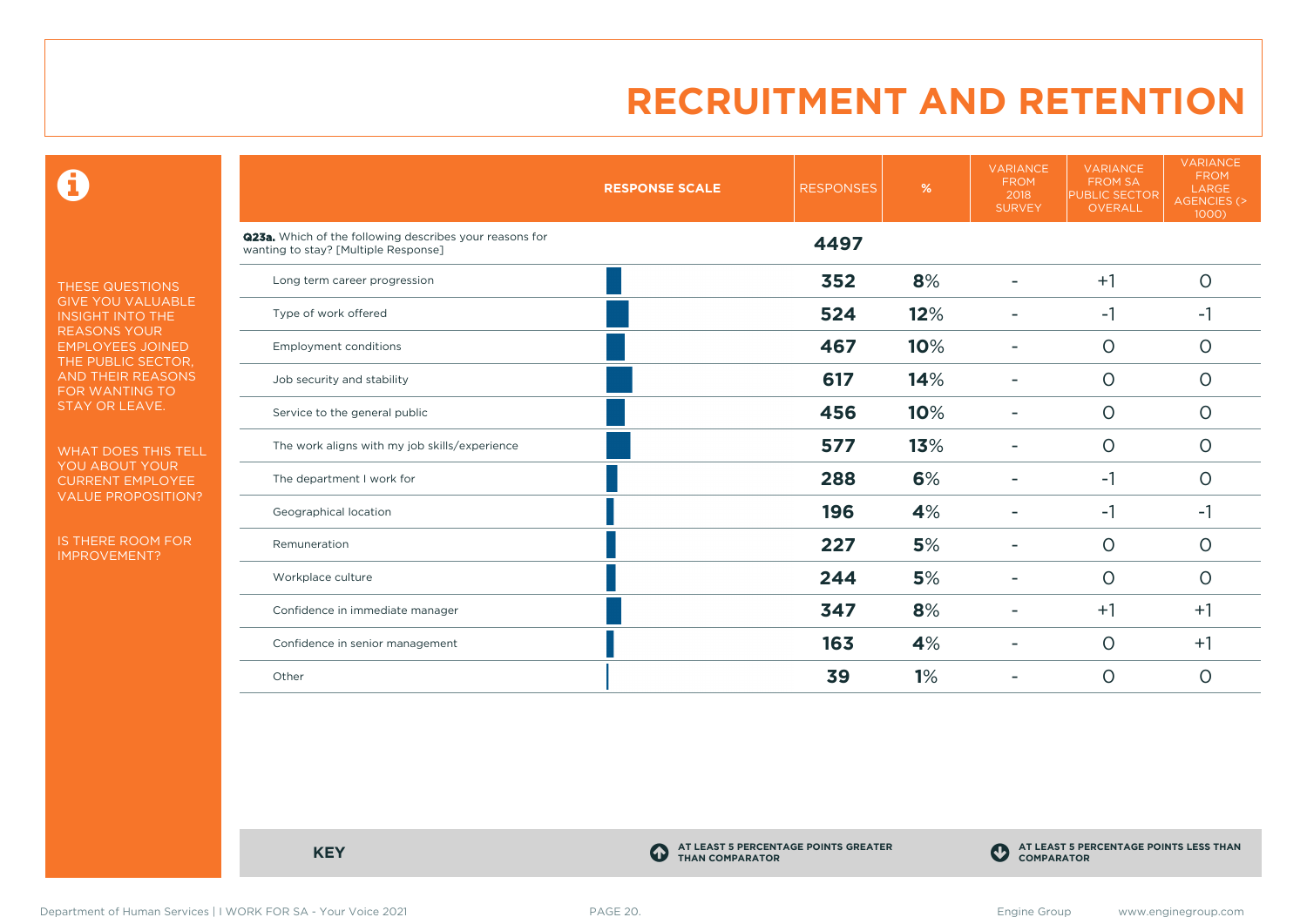$\mathbf \Theta$ 

THESE QUESTIONS GIVE YOU VALUABLE INSIGHT INTO THE REASONS YOUR EMPLOYEES JOINED THE PUBLIC SECTOR, AND THEIR REASONS FOR WANTING TO STAY OR LEAVE.

WHAT DOES THIS TELL YOU ABOUT YOUR CURRENT EMPLOYEE VALUE PROPOSITION?

IS THERE ROOM FOR IMPROVEMENT?

|                                                                                 | <b>RESPONSE SCALE</b> | <b>RESPONSES</b> | %   | <b>VARIANCE</b><br><b>FROM</b><br>2018<br><b>SURVEY</b> | <b>VARIANCE</b><br><b>FROM SA</b><br><b>PUBLIC SECTOR</b><br><b>OVERALL</b> | <b>VARIANCE</b><br><b>FROM</b><br>LARGE<br>AGENCIES (><br>$1000$ ) |
|---------------------------------------------------------------------------------|-----------------------|------------------|-----|---------------------------------------------------------|-----------------------------------------------------------------------------|--------------------------------------------------------------------|
| <b>Q23b.</b> Which of the following best describes when you intend to<br>leave? |                       | 394              |     |                                                         |                                                                             |                                                                    |
| I want to leave within 12 months                                                |                       | 179              | 45% | ۰                                                       | $+6$ $\odot$                                                                | $+7$ $\odot$                                                       |
| I want to leave within 1-2 years                                                |                       | 96               | 24% | $\overline{\phantom{a}}$                                | $-2$                                                                        | $-2$                                                               |
| I want to leave within 2-5 years                                                |                       | 76               | 19% | ۰                                                       | -4                                                                          | $-5o$                                                              |
| I want to leave within 5+ years                                                 |                       | 43               | 11% | ۰                                                       | $+1$                                                                        |                                                                    |

**KEY C** 

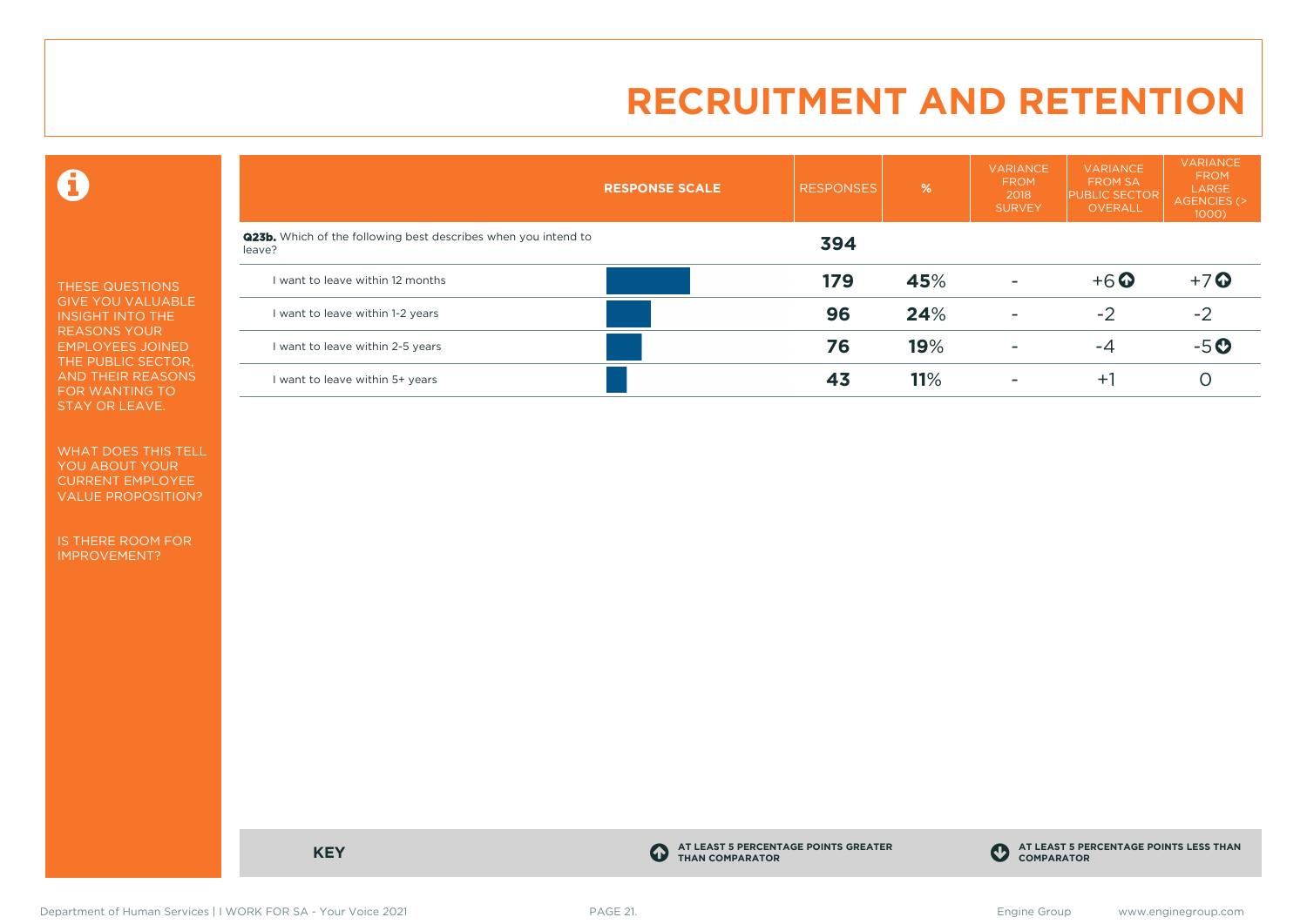0

THESE QUESTIONS GIVE YOU VALUABLE INSIGHT INTO THE REASONS YOUR EMPLOYEES JOINED THE PUBLIC SECTOR, AND THEIR REASONS FOR WANTING TO STAY OR LEAVE.

WHAT DOES THIS TELL YOU ABOUT YOUR CURRENT EMPLOYEE VALUE PROPOSITION?

IS THERE ROOM FOR IMPROVEMENT?

|                                                                                                 | <b>RESPONSE SCALE</b> | <b>RESPONSES</b> | %   | <b>VARIANCE</b><br><b>FROM</b><br>2018<br><b>SURVEY</b> | <b>VARIANCE</b><br><b>FROM SA</b><br><b>PUBLIC SECTOR</b><br>OVERALL | <b>VARIANCE</b><br><b>FROM</b><br>LARGE<br><b>AGENCIES (&gt;</b><br>1000) |
|-------------------------------------------------------------------------------------------------|-----------------------|------------------|-----|---------------------------------------------------------|----------------------------------------------------------------------|---------------------------------------------------------------------------|
| Q23c. Which of the following describe your reasons for wanting<br>to leave? [Multiple Response] |                       | 1664             |     |                                                         |                                                                      |                                                                           |
| T There is a lack of future career opportunities                                                |                       | 201              | 12% | $-17$ <sup>O</sup>                                      | $+1$                                                                 | $+1$                                                                      |
| I want to try a different type of work or I am seeking a<br>career change                       |                       | 135              | 8%  | $-3$                                                    | $+1$                                                                 | $+1$                                                                      |
| I am not fulfilled by the role I am in                                                          |                       | 154              | 9%  | $+9$ <sup><math>\odot</math></sup>                      | $\circ$                                                              | O                                                                         |
| T My expectations have not been met                                                             |                       | 110              | 7%  | $-1$                                                    | $+1$                                                                 | $+1$                                                                      |
| I am pursuing the next phase in my life/career journey                                          |                       | 138              | 8%  | $+8$ <sup><math>\odot</math></sup>                      | $-1$                                                                 | O                                                                         |
| My workload is not manageable                                                                   |                       | 78               | 5%  | $+5$ <sup>O</sup>                                       | $-2$                                                                 | $-2$                                                                      |
| I am not satisfied with my employment conditions                                                |                       | 91               | 5%  | $+5$ <sup>O</sup>                                       | $\circ$                                                              | $-1$                                                                      |
| The work does not fully utilise my skills and abilities                                         |                       | 147              | 9%  | $+9$                                                    | $+1$                                                                 | $+1$                                                                      |
| I do not like the workplace culture                                                             |                       | 140              | 8%  | $-3$                                                    | -1                                                                   | $-1$                                                                      |
| There is a lack of job security                                                                 |                       | 77               | 5%  | $+5$ <sup>O</sup>                                       | $+1$                                                                 | $+2$                                                                      |
| I lack confidence in senior managers                                                            |                       | 164              | 10% | $+10$ <sup>O</sup>                                      | $\circ$                                                              | $\circ$                                                                   |
| I am not satisfied with my current manager                                                      |                       | 86               | 5%  | $+5$ <sup>O</sup>                                       | $\circ$                                                              | $\circ$                                                                   |
| Experiences of bullying, harassment or discrimination                                           |                       | 98               | 6%  | $+6$ <sup>O</sup>                                       | $-1$                                                                 | $-1$                                                                      |
| Other                                                                                           |                       | 45               | 3%  | $+3$                                                    | -1                                                                   | -1                                                                        |

**KEY** 

**TEXT CHANGE SINCE 2018 SURVEY**

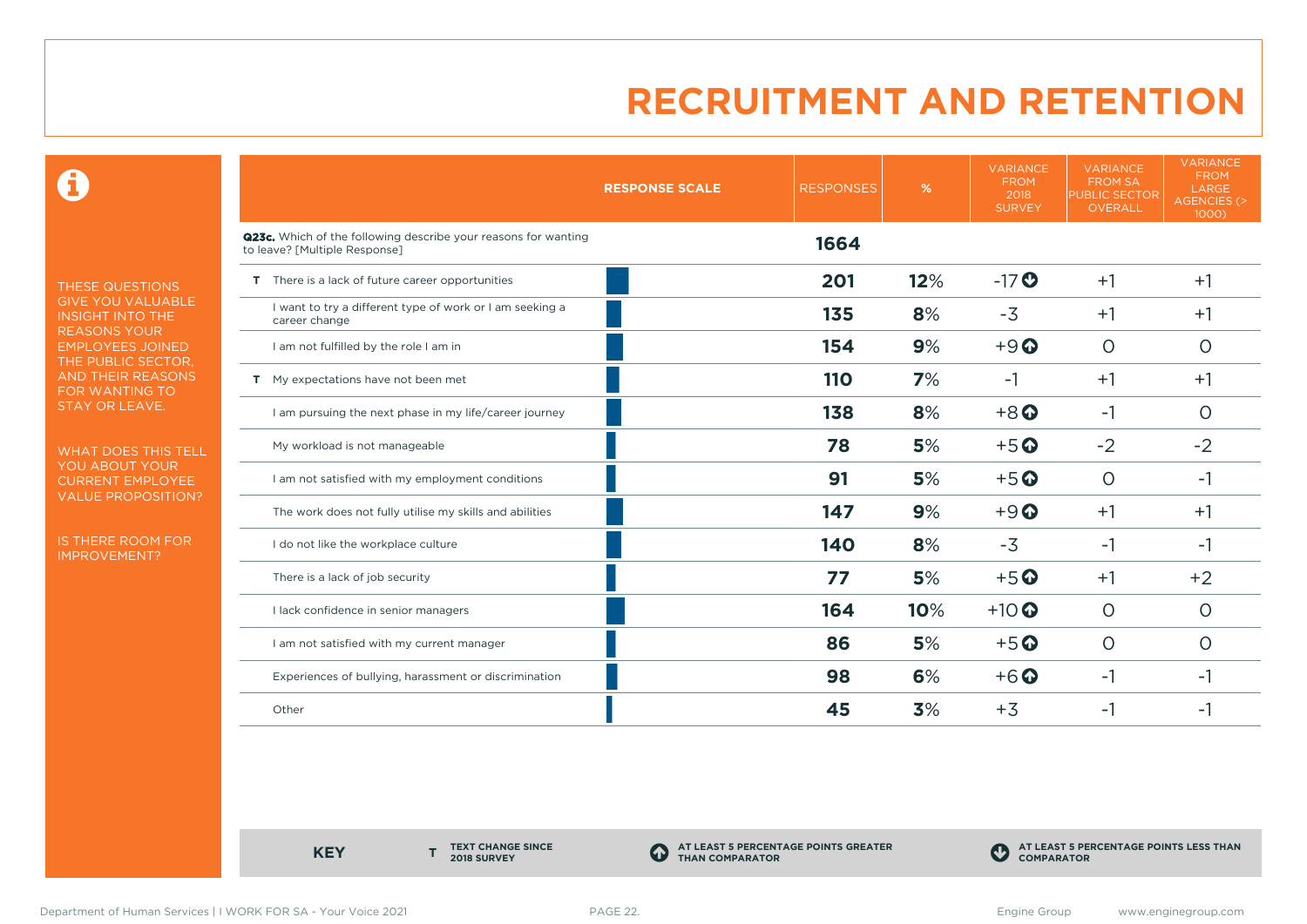$\mathbf \Omega$ 

THESE RESULTS GIVE YOU INSIGHT INTO THE EXTENT TO WHICH BULLYING AND HARASSMENT HAVE BEEN EXPERIENCED OR OBSERVED IN YOUR AGENCY / TEAM.

WHAT ACTION DO YOU NEED TO TAKE IN RESPONSE TO THESE RESULTS?

|                                                                                                                                          | <b>RESPONSE SCALE</b> | <b>RESPONSES</b> | %   | <b>VARIANCE</b><br><b>FROM</b><br>2018<br><b>SURVEY</b> | <b>VARIANCE</b><br><b>FROM SA</b><br><b>PUBLIC SECTOR</b><br>OVERALL | <b>VARIANCE</b><br><b>FROM</b><br>LARGE<br><b>AGENCIES (&gt;</b><br>1000) |
|------------------------------------------------------------------------------------------------------------------------------------------|-----------------------|------------------|-----|---------------------------------------------------------|----------------------------------------------------------------------|---------------------------------------------------------------------------|
| Q24. During the last 12 months, have you witnessed harassment<br>(including sexual harassment) or bullying in your current<br>workplace? |                       | 1315             |     |                                                         |                                                                      |                                                                           |
| Yes                                                                                                                                      |                       | 377              | 29% | $-8o$                                                   | $\circ$                                                              | $-2$                                                                      |
| <b>No</b>                                                                                                                                |                       | 833              | 63% | $+10$                                                   | $+1$                                                                 | $+2$                                                                      |
| Not sure                                                                                                                                 |                       | 105              | 8%  | $-2$                                                    | $-1$                                                                 | $-1$                                                                      |
| <b>Q24a.</b> What did you do in response to the bullying and<br>harassment you witnessed? [Multiple Response]                            |                       | 880              |     |                                                         |                                                                      |                                                                           |
| Submitted a report through the agency's formal WHS<br>system                                                                             |                       | 45               | 5%  | $\overline{\phantom{a}}$                                | $+1$                                                                 | $+1$                                                                      |
| Approached the person and asked them to stop                                                                                             |                       | 119              | 14% | $\overline{\phantom{a}}$                                | $+3$                                                                 | $+3$                                                                      |
| Approached the victim and offered support                                                                                                |                       | 174              | 20% | $\blacksquare$                                          | $-3$                                                                 | $-3$                                                                      |
| Took leave                                                                                                                               |                       | 42               | 5%  | $\blacksquare$                                          | $\circ$                                                              | $\circ$                                                                   |
| Left the role/team/agency                                                                                                                |                       | 12               | 1%  |                                                         | $-1$                                                                 | $-1$                                                                      |
| Sought support from a colleague                                                                                                          |                       | 100              | 11% |                                                         | $-4$                                                                 | $-4$                                                                      |
| Sought support from a manager                                                                                                            |                       | 157              | 18% | $\overline{\phantom{a}}$                                | $+1$                                                                 | $+2$                                                                      |
| Accessed counselling through the agency's Employee<br>Assistance Program                                                                 |                       | 40               | 5%  | $\overline{\phantom{a}}$                                | $\circ$                                                              | $\circ$                                                                   |
| Accessed professional help                                                                                                               |                       | 40               | 5%  | $\overline{a}$                                          | $\circ$                                                              | $\Omega$                                                                  |
| Lodged a grievance or complaint                                                                                                          |                       | 61               | 7%  | $\overline{\phantom{a}}$                                | $+2$                                                                 | $+2$                                                                      |
| Nothing                                                                                                                                  |                       | 40               | 5%  | $\overline{\phantom{0}}$                                | $-1$                                                                 | $-1$                                                                      |
| Other                                                                                                                                    |                       | 50               | 6%  |                                                         | $+1$                                                                 | $+1$                                                                      |

**KEY C** 

**AT LEAST 5 PERCENTAGE POINTS GREATER THAN COMPARATOR**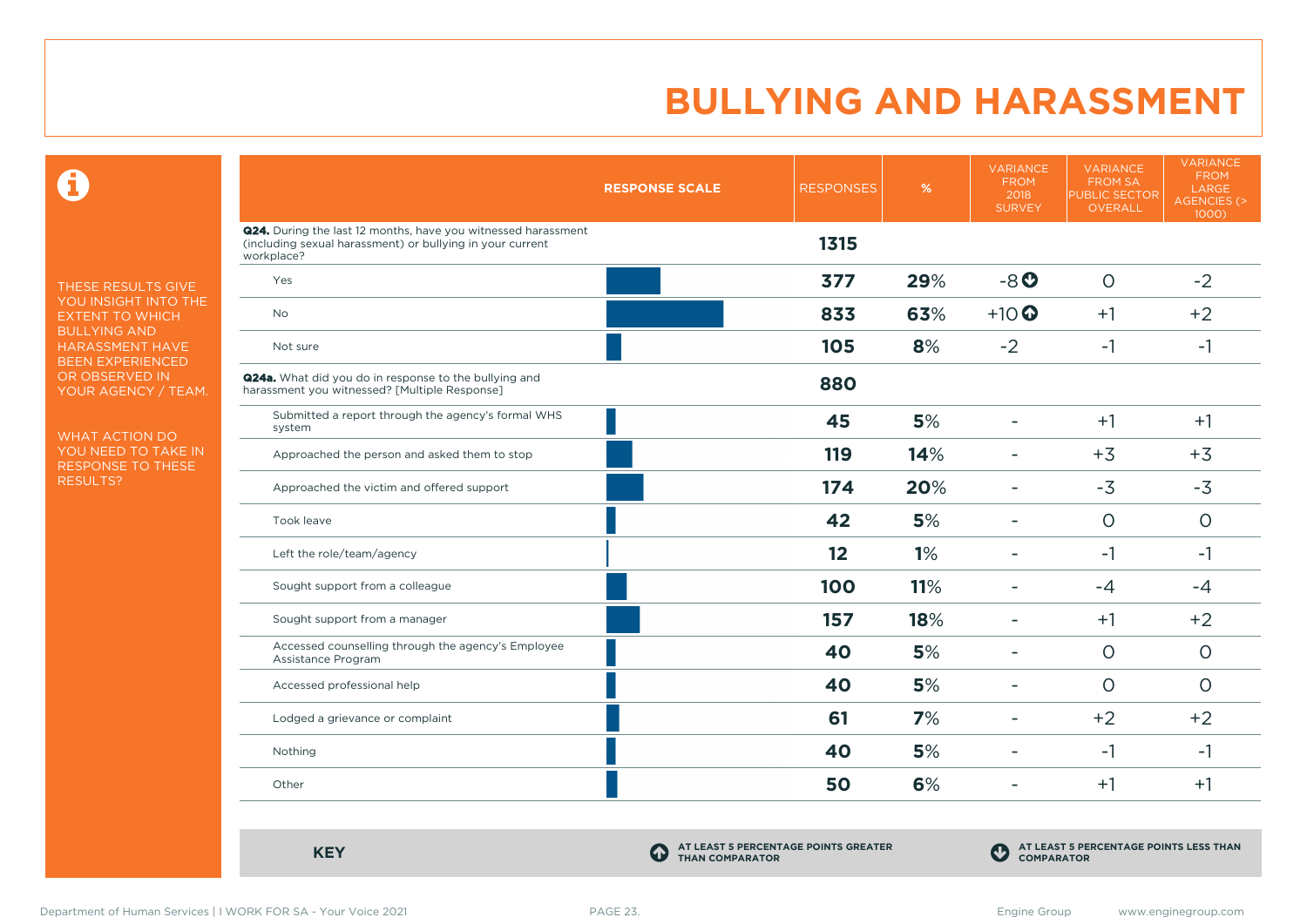$\mathbf \Theta$ 

THESE RESULTS GIVE YOU INSIGHT INTO THE EXTENT TO WHICH BULLYING AND HARASSMENT HAVE BEEN EXPERIENCED OR OBSERVED IN YOUR AGENCY / TEAM.

WHAT ACTION DO YOU NEED TO TAKE IN RESPONSE TO THESE RESULTS?

|                                                                                                                                                  | <b>RESPONSE SCALE</b> | <b>RESPONSES</b> | %   | <b>VARIANCE</b><br><b>FROM</b><br>2018<br><b>SURVEY</b> | <b>VARIANCE</b><br><b>FROM SA</b><br><b>PUBLIC SECTOR</b><br>OVERALL | <b>VARIANCE</b><br><b>FROM</b><br>LARGE<br><b>AGENCIES (&gt;</b><br>1000) |
|--------------------------------------------------------------------------------------------------------------------------------------------------|-----------------------|------------------|-----|---------------------------------------------------------|----------------------------------------------------------------------|---------------------------------------------------------------------------|
| Q25. During the last 12 months, have you been subjected to<br>harassment (including sexual harassment) or bullying in your<br>current workplace? |                       | 1314             |     |                                                         |                                                                      |                                                                           |
| Yes                                                                                                                                              |                       | 247              | 19% | $-6o$                                                   | $+1$                                                                 | $+1$                                                                      |
| No.                                                                                                                                              |                       | 967              | 74% | $+6$ $\odot$                                            | $-3$                                                                 | $-2$                                                                      |
| Not sure                                                                                                                                         |                       | 100              | 8%  | O                                                       | $+1$                                                                 | $+1$                                                                      |
| <b>Q25a.</b> What type of harassment or bullying did you experience?<br>[Multiple Response]                                                      |                       | 485              |     |                                                         |                                                                      |                                                                           |
| Physical behaviour (e.g. assault, aggressive body<br>т<br>language)                                                                              |                       | 53               | 11% | $+7$ $\odot$                                            | $+3$                                                                 | $+3$                                                                      |
| Sexual harassment                                                                                                                                |                       | 1 <sub>3</sub>   | 3%  | $\circ$                                                 | $\circ$                                                              | $\circ$                                                                   |
| Cyberbullying (e.g. harassment via IT or the spreading of<br>gossip/materials intended to defame or humiliate)                                   |                       | 14               | 3%  | $+1$                                                    | $-1$                                                                 | $-1$                                                                      |
| Verbal abuse (e.g. offensive language, derogatory<br>т<br>remarks, threats, shouting or screaming)                                               |                       | 129              | 27% | $-1$                                                    | $-2$                                                                 | $-2$                                                                      |
| 'Initiations' or pranks                                                                                                                          |                       | 12               | 2%  | $+1$                                                    | $+1$                                                                 | $+1$                                                                      |
| Interference with your personal property or work<br>equipment                                                                                    |                       | 14               | 3%  | $-1$                                                    | $-1$                                                                 | -1                                                                        |
| Interference with work tasks (i.e. withholding needed<br>information, undermining or sabotage)                                                   |                       | 116              | 24% | $-3$                                                    | $\circ$                                                              | O                                                                         |
| Inappropriate and unfair application of work policies or<br>rules (e.g. perf mgmt, access to leave, access to L&D)                               |                       | 84               | 17% | $-2$                                                    | $-1$                                                                 | $-1$                                                                      |
| Other                                                                                                                                            |                       | 50               | 10% | $-2$                                                    | $+1$                                                                 | $+1$                                                                      |

**KEY** 

**TEXT CHANGE SINCE 2018 SURVEY**

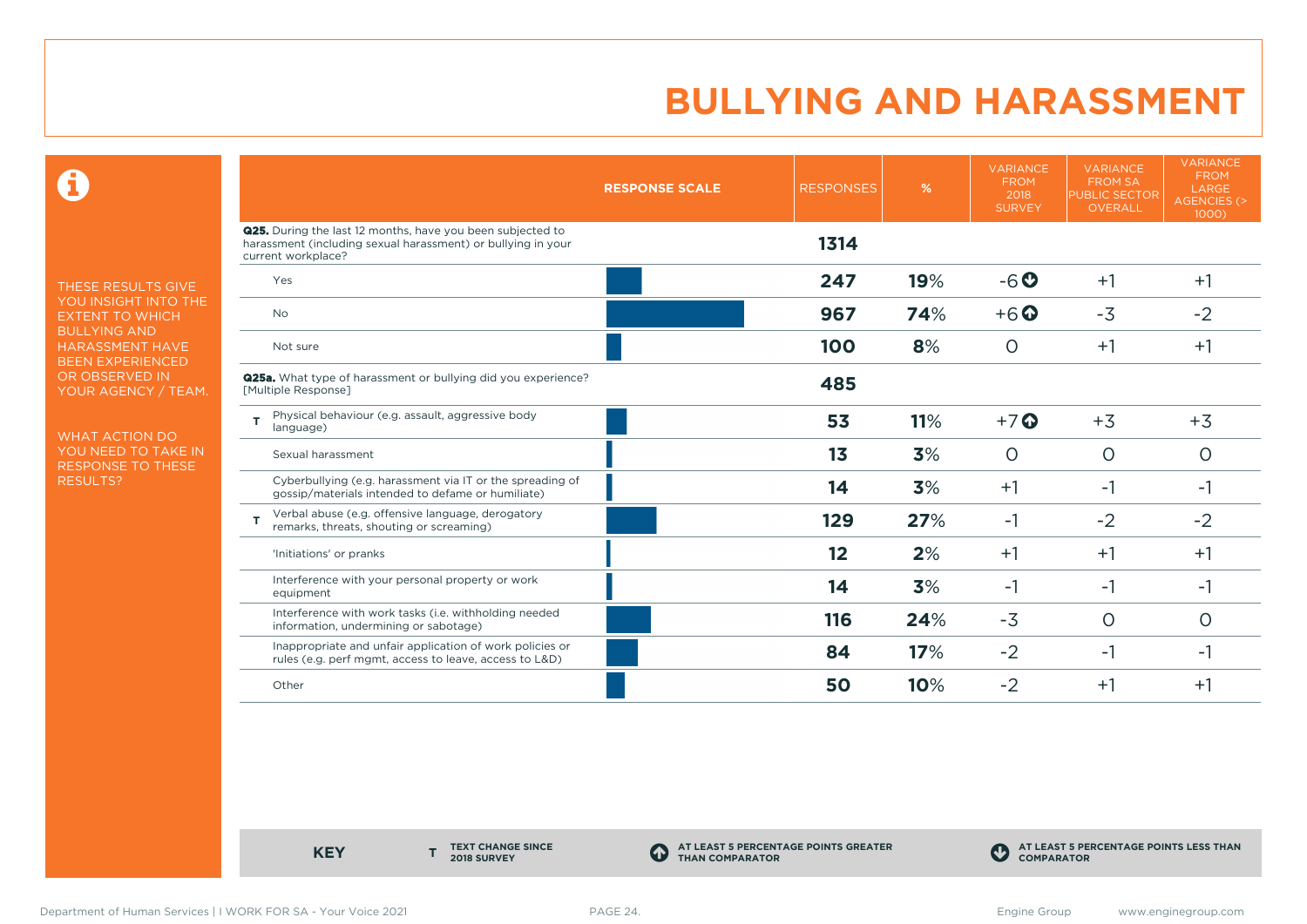$\mathbf \Theta$ 

THESE RESULTS GIVE YOU INSIGHT INTO THE EXTENT TO WHICH BULLYING AND HARASSMENT HAVE BEEN EXPERIENCED OR OBSERVED IN YOUR AGENCY / TEAM.

WHAT ACTION DO YOU NEED TO TAKE IN RESPONSE TO THESE RESULTS?

|                       |                                                                  | <b>RESPONSE SCALE</b> | <b>RESPONSES</b> | %   | <b>VARIANCE</b><br><b>FROM</b><br>2018<br><b>SURVEY</b> | <b>VARIANCE</b><br><b>FROM SA</b><br><b>PUBLIC SECTOR</b><br><b>OVERALL</b> | <b>VARIANCE</b><br><b>FROM</b><br><b>LARGE</b><br><b>AGENCIES (&gt;</b><br>1000) |
|-----------------------|------------------------------------------------------------------|-----------------------|------------------|-----|---------------------------------------------------------|-----------------------------------------------------------------------------|----------------------------------------------------------------------------------|
| [Multiple Response]   | <b>Q25b.</b> Who was responsible for the harassment or bullying? |                       | 384              |     |                                                         |                                                                             |                                                                                  |
|                       | Someone more junior than you                                     |                       | 24               | 6%  | $-7o$                                                   | $-1$                                                                        | $-1$                                                                             |
|                       | Client, customer or stakeholder                                  |                       | 29               | 8%  | $-8o$                                                   | $+1$                                                                        | $+1$                                                                             |
| Co-worker<br>Τ.       |                                                                  |                       | 104              | 27% | $+3$                                                    | $+1$                                                                        | $\circ$                                                                          |
| A group of co-workers |                                                                  |                       | 34               | 9%  | $-20o$                                                  | $+1$                                                                        | $+1$                                                                             |
| Contractor            |                                                                  |                       | 3                | 1%  | $+1$                                                    | $\circ$                                                                     | $\circ$                                                                          |
|                       | Consultant/service provider                                      |                       | 4                | 1%  | $-4$                                                    | $\circ$                                                                     | 0                                                                                |
| agency                | Representative of another South Australian Public Sector         |                       | 7                | 2%  | $-3$                                                    | $+1$                                                                        | $+1$                                                                             |
| Your current manager  |                                                                  |                       | 49               | 13% | $+11$ <sup>O</sup>                                      | $-4$                                                                        | $-4$                                                                             |
| A previous manager    |                                                                  |                       | 50               | 13% | $+10$ <sup>O</sup>                                      | $+3$                                                                        | $+3$                                                                             |
| manager)              | Someone more senior than you (other than your                    |                       | 76               | 20% | $+19$ <sup>O</sup>                                      | $-2$                                                                        | $-2$                                                                             |
|                       | Minister or ministerial adviser                                  |                       |                  | 0%  | $-1$                                                    | $\circ$                                                                     | $\circ$                                                                          |
| Unknown               |                                                                  |                       | 3                | 1%  | $+1$                                                    | $\circ$                                                                     | $\overline{O}$                                                                   |

**KEY** 

**TEXT CHANGE SINCE 2018 SURVEY**

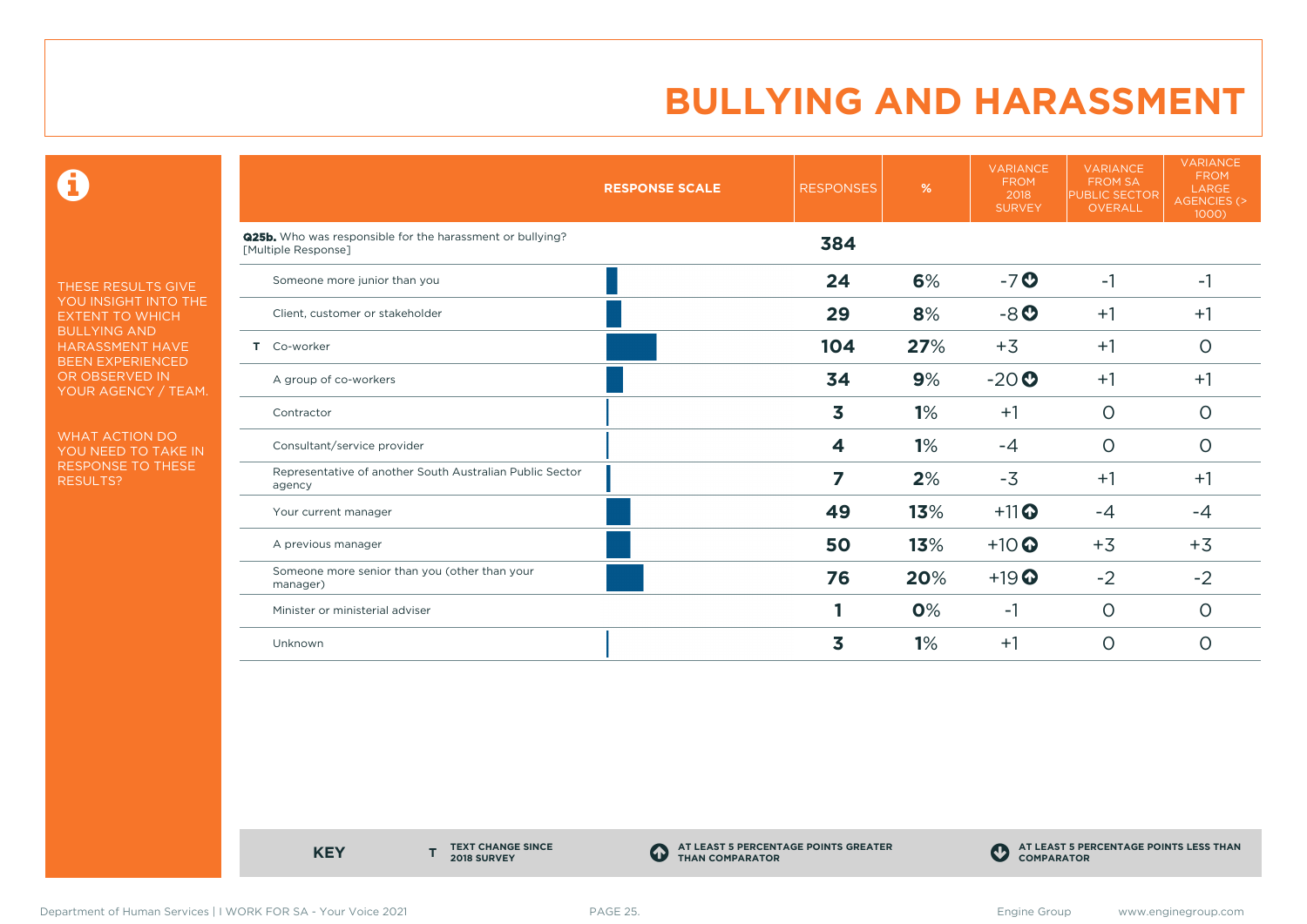$\mathbf \Theta$ 

THESE RESULTS GIVE YOU INSIGHT INTO THE EXTENT TO WHICH BULLYING AND HARASSMENT HAVE BEEN EXPERIENCED OR OBSERVED IN YOUR AGENCY / TEAM.

WHAT ACTION DO YOU NEED TO TAKE IN RESPONSE TO THESE RESULTS?

|                                                                                                                 | <b>RESPONSE SCALE</b> | <b>RESPONSES</b> | %   | <b>VARIANCE</b><br><b>FROM</b><br>2018<br><b>SURVEY</b> | <b>VARIANCE</b><br><b>FROM SA</b><br><b>PUBLIC SECTOR</b><br>OVERALL | <b>VARIANCE</b><br><b>FROM</b><br>LARGE<br><b>AGENCIES (&gt;</b><br>1000) |
|-----------------------------------------------------------------------------------------------------------------|-----------------------|------------------|-----|---------------------------------------------------------|----------------------------------------------------------------------|---------------------------------------------------------------------------|
| <b>Q25c.</b> What did you do in response to the bullying and<br>harassment you experienced? [Multiple Response] |                       | 530              |     |                                                         |                                                                      |                                                                           |
| Lodged an internal grievance or complaint                                                                       |                       | 67               | 13% |                                                         | $+5$ <sup>O</sup>                                                    | $+4$                                                                      |
| Lodged an external complaint (e.g. with the Equal<br>Opportunity Commission, SafeWork SA or the ICAC)           |                       | 5                | 1%  |                                                         | $\circ$                                                              | O                                                                         |
| Took leave                                                                                                      |                       | 47               | 9%  |                                                         | -1                                                                   | -1                                                                        |
| Submitted a workers compensation claim                                                                          |                       | 12               | 2%  |                                                         | $+1$                                                                 | $+1$                                                                      |
| Left the role/team/agency                                                                                       |                       | 14               | 3%  |                                                         | $-1$                                                                 | $-1$                                                                      |
| Accessed counselling through the agency's Employee<br>Assistance Program (EAP)                                  |                       | 31               | 6%  |                                                         | -1                                                                   | -1                                                                        |
| Accessed professional help (other than EAP)                                                                     |                       | 30               | 6%  |                                                         | $-2$                                                                 | $-1$                                                                      |
| Sought support from my manager                                                                                  |                       | 89               | 17% |                                                         | $\Omega$                                                             | O                                                                         |
| Sought support from a colleague                                                                                 |                       | 97               | 18% |                                                         | $-3$                                                                 | $-3$                                                                      |
| Approached the person and asked them to stop                                                                    |                       | 41               | 8%  |                                                         | $-1$                                                                 | -1                                                                        |
| Nothing                                                                                                         |                       | 53               | 10% |                                                         | $+1$                                                                 | $+1$                                                                      |
| Other                                                                                                           |                       | 44               | 8%  |                                                         | $+2$                                                                 | $+2$                                                                      |

**KEY C** 

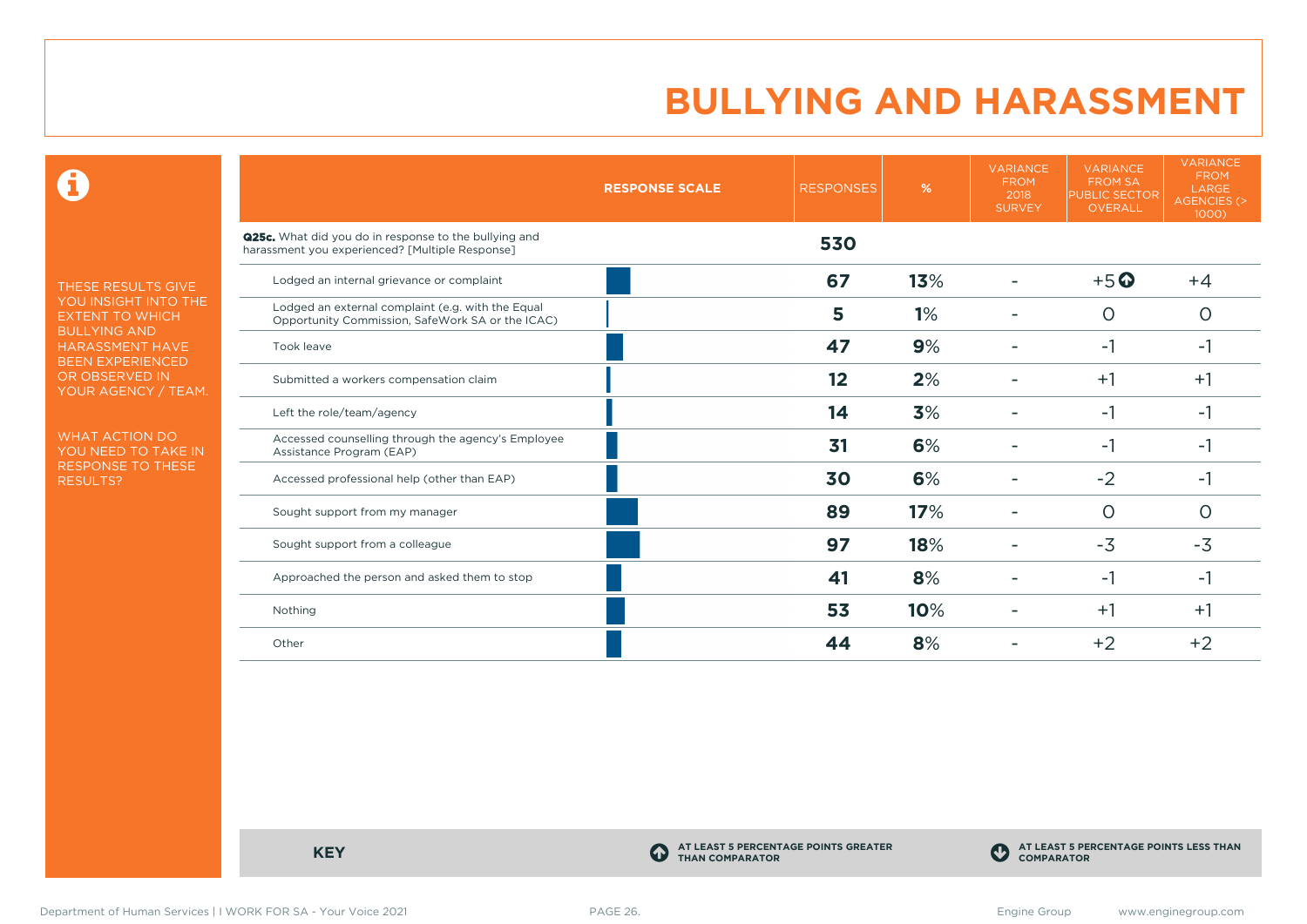$\mathbf \Theta$ 

THESE RESULTS GIVE YOU INSIGHT INTO THE EXTENT TO WHICH BULLYING AND HARASSMENT HAVE BEEN EXPERIENCED OR OBSERVED IN YOUR AGENCY / TEAM.

WHAT ACTION DO YOU NEED TO TAKE IN RESPONSE TO THESE RESULTS?

|                                                                | <b>RESPONSE SCALE</b> | <b>RESPONSES</b> | %   | <b>VARIANCE</b><br><b>FROM</b><br>2018<br><b>SURVEY</b> | <b>VARIANCE</b><br><b>FROM SA</b><br><b>PUBLIC SECTOR</b><br>OVERALL | <b>VARIANCE</b><br><b>FROM</b><br>LARGE<br>AGENCIES (><br>$1000$ ) |
|----------------------------------------------------------------|-----------------------|------------------|-----|---------------------------------------------------------|----------------------------------------------------------------------|--------------------------------------------------------------------|
| <b>Q25d.</b> Was your complaint resolved to your satisfaction? |                       | 67               |     |                                                         |                                                                      |                                                                    |
| Yes                                                            |                       | 9                | 13% | $-16$ <b>O</b>                                          | $-2$                                                                 | $-2$                                                               |
| <b>No</b>                                                      |                       | 47               | 70% | $+19$ <sup>O</sup>                                      | $+16$ <sup>O</sup>                                                   | $+15$ <sup>O</sup>                                                 |
| Unsure                                                         |                       | 5                | 7%  | $-4$                                                    | $-5o$                                                                | $-5o$                                                              |
| The complaint is still being processed                         |                       | 6                | 9%  | $+1$                                                    | $-8o$                                                                | $-8o$                                                              |

**KEY C** 

**AT LEAST 5 PERCENTAGE POINTS GREATER THAN COMPARATOR**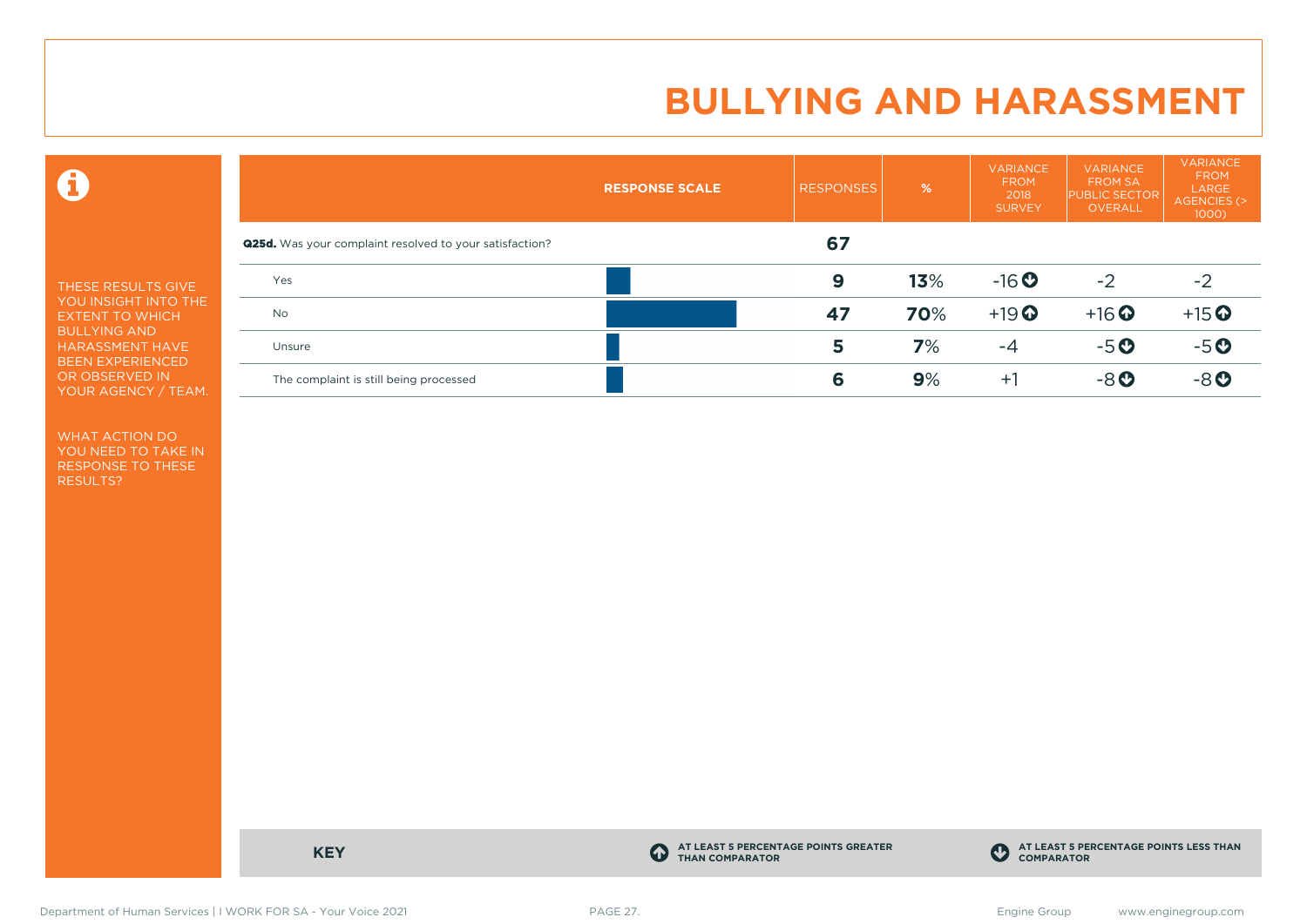$\mathbf \Theta$ 

THESE RESULTS GIVE YOU INSIGHT INTO THE EXTENT TO WHICH BULLYING AND HARASSMENT HAVE BEEN EXPERIENCED OR OBSERVED IN YOUR AGENCY / TEAM.

WHAT ACTION DO YOU NEED TO TAKE IN RESPONSE TO THESE RESULTS?

|                                                               | <b>RESPONSE SCALE</b> | <b>RESPONSES</b> | %   | <b>VARIANCE</b><br><b>FROM</b><br>2018<br><b>SURVEY</b> | <b>VARIANCE</b><br><b>FROM SA</b><br><b>PUBLIC SECTOR</b><br><b>OVERALL</b> | <b>VARIANCE</b><br><b>FROM</b><br>LARGE<br><b>AGENCIES (&gt;</b><br>1000) |
|---------------------------------------------------------------|-----------------------|------------------|-----|---------------------------------------------------------|-----------------------------------------------------------------------------|---------------------------------------------------------------------------|
| Q25e. Why did you not lodge one? [Multiple Response]          |                       | 499              |     |                                                         |                                                                             |                                                                           |
| The matter was resolved informally                            |                       | 27               | 5%  |                                                         | $+1$                                                                        | $+1$                                                                      |
| It could affect my career                                     |                       | 69               | 14% |                                                         | -1                                                                          | $\Omega$                                                                  |
| It could affect my working relationships                      |                       | 92               | 18% |                                                         | $\Omega$                                                                    | $\Omega$                                                                  |
| Managers accepted the behaviour                               |                       | 45               | 9%  |                                                         | -1                                                                          | -1                                                                        |
| I did not trust that action would be taken                    |                       | 108              | 22% |                                                         | $+1$                                                                        | $+1$                                                                      |
| I didn't think anyone would believe me                        |                       | 21               | 4%  |                                                         | $\circ$                                                                     | $\Omega$                                                                  |
| I did not have enough evidence                                |                       | 31               | 6%  |                                                         | $+1$                                                                        | $+1$                                                                      |
| I did not think the harassment/bullying was serious<br>enough |                       | 18               | 4%  |                                                         | $-2$                                                                        | $-2$                                                                      |
| I did not know how to report it                               |                       | 1 <sub>3</sub>   | 3%  |                                                         | -1                                                                          | -1                                                                        |
| I thought the reporting process was too difficult             |                       | 17               | 3%  |                                                         | $\Omega$                                                                    | $\Omega$                                                                  |
| I thought that action would be too slow                       |                       | 19               | 4%  |                                                         | $+1$                                                                        | $+1$                                                                      |
| Other                                                         |                       | 39               | 8%  |                                                         | $+1$                                                                        | $+2$                                                                      |

**KEY C** 

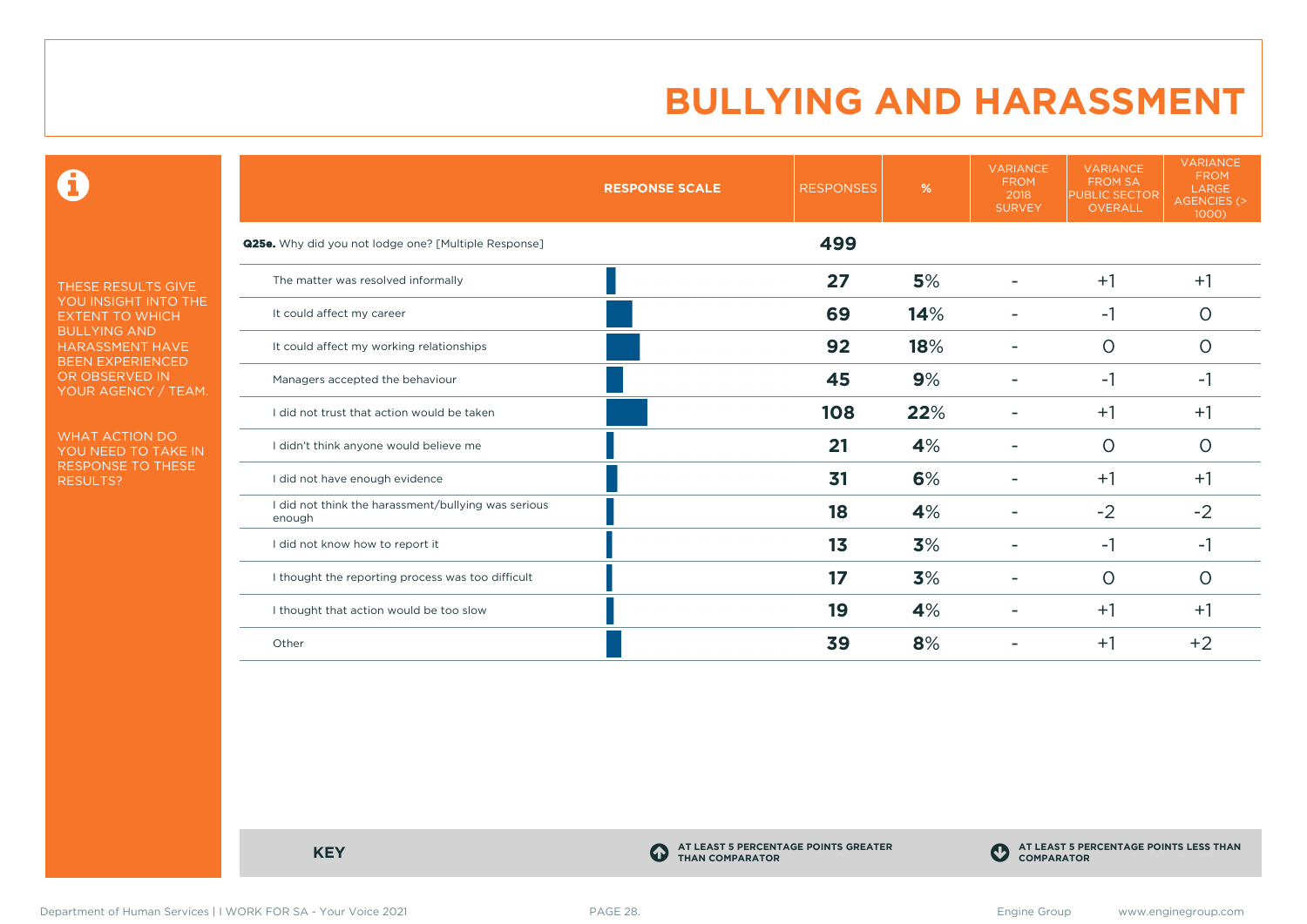### **DISCRIMINATION**

 $\mathbf \Theta$ 

THESE RESULTS GIVE YOU INSIGHT INTO EXPERIENCES OF DISCRIMINATION IN THIS AGENCY / TEAM

WHAT ACTION DO YOU NEED TO TAKE IN RESPONSE TO THESE RESULTS?

|                                                                                                                             | <b>RESPONSE SCALE</b> | <b>RESPONSES</b> | $\frac{9}{6}$ | <b>VARIANCE</b><br><b>FROM</b><br>2018<br><b>SURVEY</b> | <b>VARIANCE</b><br><b>FROM SA</b><br><b>PUBLIC SECTOR</b><br>OVERALL | <b>VARIANCE</b><br><b>FROM</b><br>LARGE<br>AGENCIES (><br>$1000$ ) |
|-----------------------------------------------------------------------------------------------------------------------------|-----------------------|------------------|---------------|---------------------------------------------------------|----------------------------------------------------------------------|--------------------------------------------------------------------|
| <b>Q26.</b> During the last 12 months, in your current agency, have you<br>personally experienced workplace discrimination? |                       | 1309             |               |                                                         |                                                                      |                                                                    |
| <b>No</b>                                                                                                                   |                       | 1008             | 77%           |                                                         | $-5o$                                                                | -4                                                                 |
| Yes, from people in my agency                                                                                               |                       | 145              | 11%           | $\overline{\phantom{a}}$                                | $+2$                                                                 | $+2$                                                               |
| Yes, from people outside my agency                                                                                          |                       | 19               | 1%            | $\overline{\phantom{a}}$                                |                                                                      |                                                                    |
| Don't know                                                                                                                  |                       | 137              | 10%           |                                                         | $+2$                                                                 | $+2$                                                               |

**KEY C** 

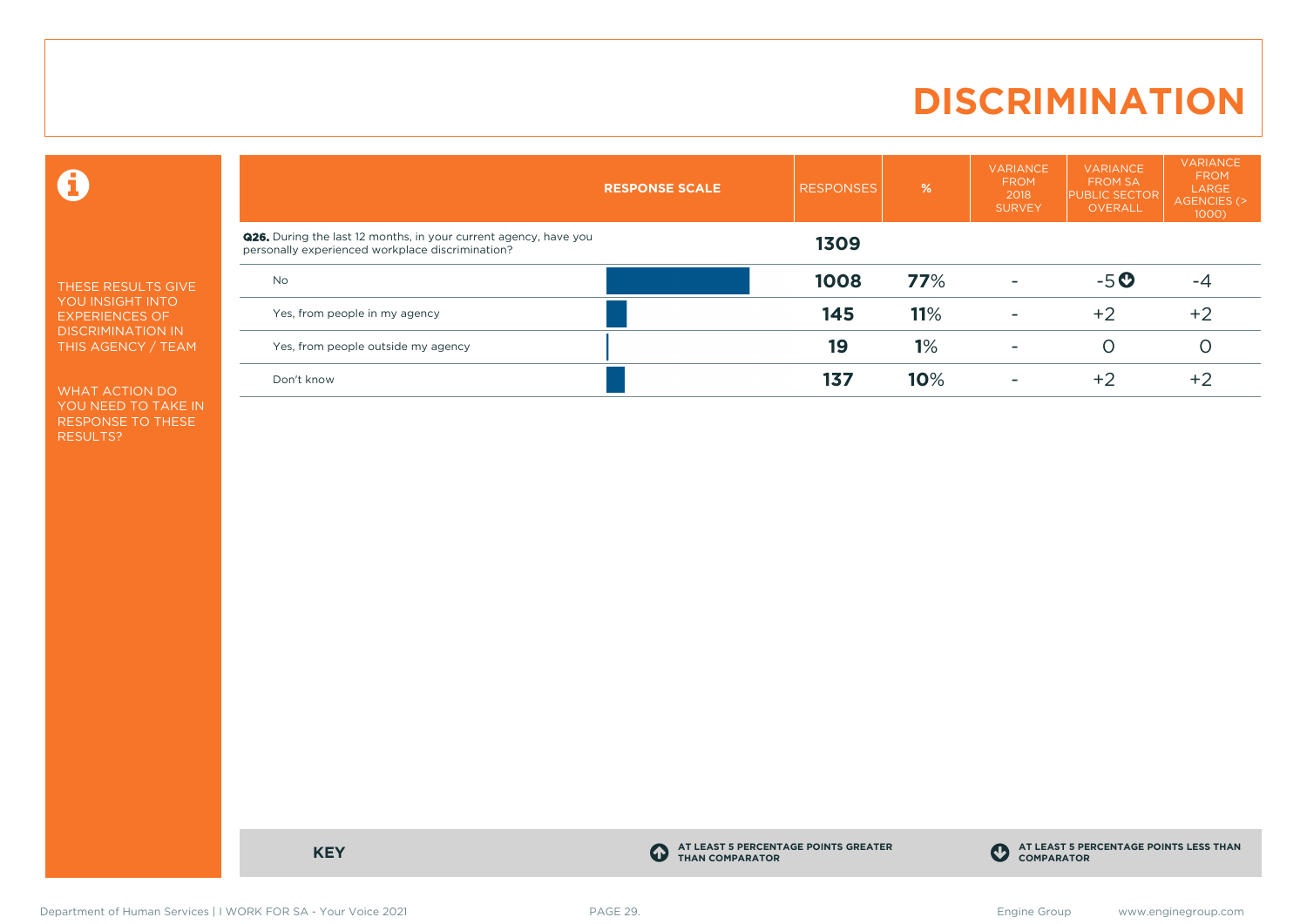### **DISCRIMINATION**

 $\mathbf \Theta$ 

THESE RESULTS GIVE YOU INSIGHT INTO EXPERIENCES OF DISCRIMINATION IN THIS AGENCY / TEAM

WHAT ACTION DO YOU NEED TO TAKE IN RESPONSE TO THESE RESULTS?

|                                                                                   | <b>RESPONSE SCALE</b> | <b>RESPONSES</b> | $\%$ | <b>VARIANCE</b><br><b>FROM</b><br>2018<br><b>SURVEY</b> | <b>VARIANCE</b><br><b>FROM SA</b><br><b>PUBLIC SECTOR</b><br><b>OVERALL</b> | <b>VARIANCE</b><br><b>FROM</b><br>LARGE<br>AGENCIES (><br>1000) |
|-----------------------------------------------------------------------------------|-----------------------|------------------|------|---------------------------------------------------------|-----------------------------------------------------------------------------|-----------------------------------------------------------------|
| Q26a. What was the type of discrimination you experienced?<br>[Multiple Response] |                       | 241              |      |                                                         |                                                                             |                                                                 |
| Age                                                                               |                       | 22               | 9%   | $\blacksquare$                                          | $-6o$                                                                       | $-6o$                                                           |
| Breastfeeding                                                                     |                       | $\mathbf 0$      | 0%   | $\blacksquare$                                          | $\circ$                                                                     | $\circ$                                                         |
| Caring responsibilities                                                           |                       | 11               | 5%   | ۰                                                       | $-1$                                                                        | $-1$                                                            |
| Disability/impairment                                                             |                       | 13               | 5%   | ۰                                                       | $+2$                                                                        | $+2$                                                            |
| Gender identity/gender history                                                    |                       | 15               | 6%   |                                                         | $+1$                                                                        | $+1$                                                            |
| Marital status                                                                    |                       | 3                | 1%   |                                                         | $\circ$                                                                     | $\circ$                                                         |
| Part-time work status                                                             |                       | 16               | 7%   |                                                         | $-2$                                                                        | $-2$                                                            |
| Political conviction including trade union activity                               |                       | 4                | 2%   | ÷                                                       | $-1$                                                                        | $-1$                                                            |
| Pregnancy including maternity/paternity leave status                              |                       |                  | 0%   |                                                         | $-1$                                                                        | $-1$                                                            |
| Race/cultural background                                                          |                       | 63               | 26%  | ۰                                                       | $+12$ <sup>O</sup>                                                          | $+11$ <sup>O</sup>                                              |
| Religious conviction                                                              |                       | 6                | 2%   | $\overline{\phantom{a}}$                                | $+1$                                                                        | $+1$                                                            |
| Sex                                                                               |                       | 7                | 3%   | ÷                                                       | $-5o$                                                                       | $-4$                                                            |
| Sexual orientation                                                                |                       | $\overline{2}$   | 1%   | ۰                                                       | $-1$                                                                        | $-1$                                                            |
| Work from home/remote status                                                      |                       | 14               | 6%   | ÷                                                       | $\circ$                                                                     | $\circ$                                                         |
| Physical health/mental health challenges (not defined as a<br>disability)         |                       | 26               | 11%  | $\blacksquare$                                          | $+1$                                                                        | $+1$                                                            |
| Other                                                                             |                       | 38               | 16%  | ÷                                                       | $\circ$                                                                     | $+1$                                                            |

**KEY C** 

**AT LEAST 5 PERCENTAGE POINTS GREATER THAN COMPARATOR**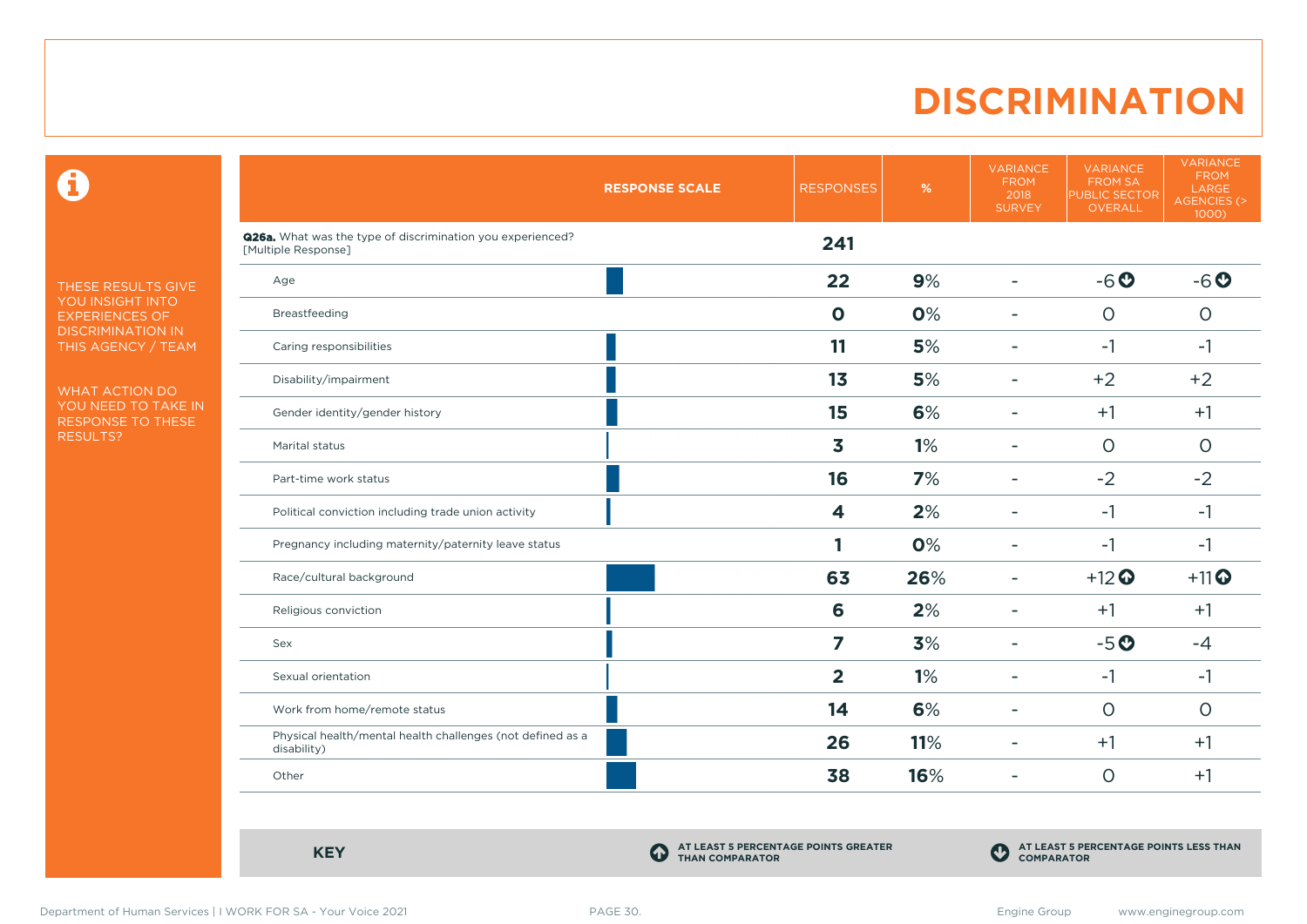# **APPENDIX A: METHODOLOLOGY**

#### SURVEY TIMEFRAME

This report contains results for the I WORK FOR SA - Your Voice Survey 2021, which was open from 27 April to 28 May 2021.

#### INDEX CALCULATIONS

Where questions have been grouped together to form an index for example Enabling High Performance, this has been calculated by adding the positive scores of all items in the group, and then dividing by the total number of respondents across all questions in the group to create a % positive average figure. For ease of reporting this figure has been rounded. Please note this does not apply to the Engagement Index which has been calculated using the method outlined below.

#### EMPLOYEE ENGAGEMENT INDEX

Scores are assigned to each of the question responses in the index (100% Strongly agree, 75% Agree, 50% Neither agree nor disagree, 25% Disagree, and 0% Strongly disagree). Once the scores are added together these are then divided by the number of respondents to create an average % positive. For ease of reporting this figure has been rounded.

#### KEY DRIVER ANALYSIS

Experience tells us that a successful response to survey results requires focus on key priorities. Key driver analysis (KDA) helps identify these priority areas. Statistical techniques including factor and regression analysis identifies the factors (groups of questions) and individual questions with the strongest influence on your engagement index.

Firstly, factor analysis identifies patterns in the survey questions, allowing us to see if a group of questions are measuring the same underlying characteristic(s) (i.e. they belong to the same survey theme). This statistical technique assumes that when questions are answered in a similar way, the employee is thinking about the same underlying theme.

Regression analysis is then used to identify questions most likely to influence and drive employee engagement within each theme. This is achieved by developing a statistical model which determines the importance ('weight') of each question on engagement. These weights are used to identify which questions have the most impact on engagement. Once we know the highest impacting factors, to simplify reporting we take the highest impacting questions from the top factors to determine 5 key driver questions.

In order to assist smaller organisations and teams to obtain a set of priorities or 'key drivers' we also use local driver analysis (LDA). This is an automated technique which uses correlation analysis to explore the relationship between the survey questions and engagement. Correlation will rank survey questions, and the top 5 are reported as 'key drivers'. Where a team has less than 20 respondents' drivers are inherited from the parent unit.